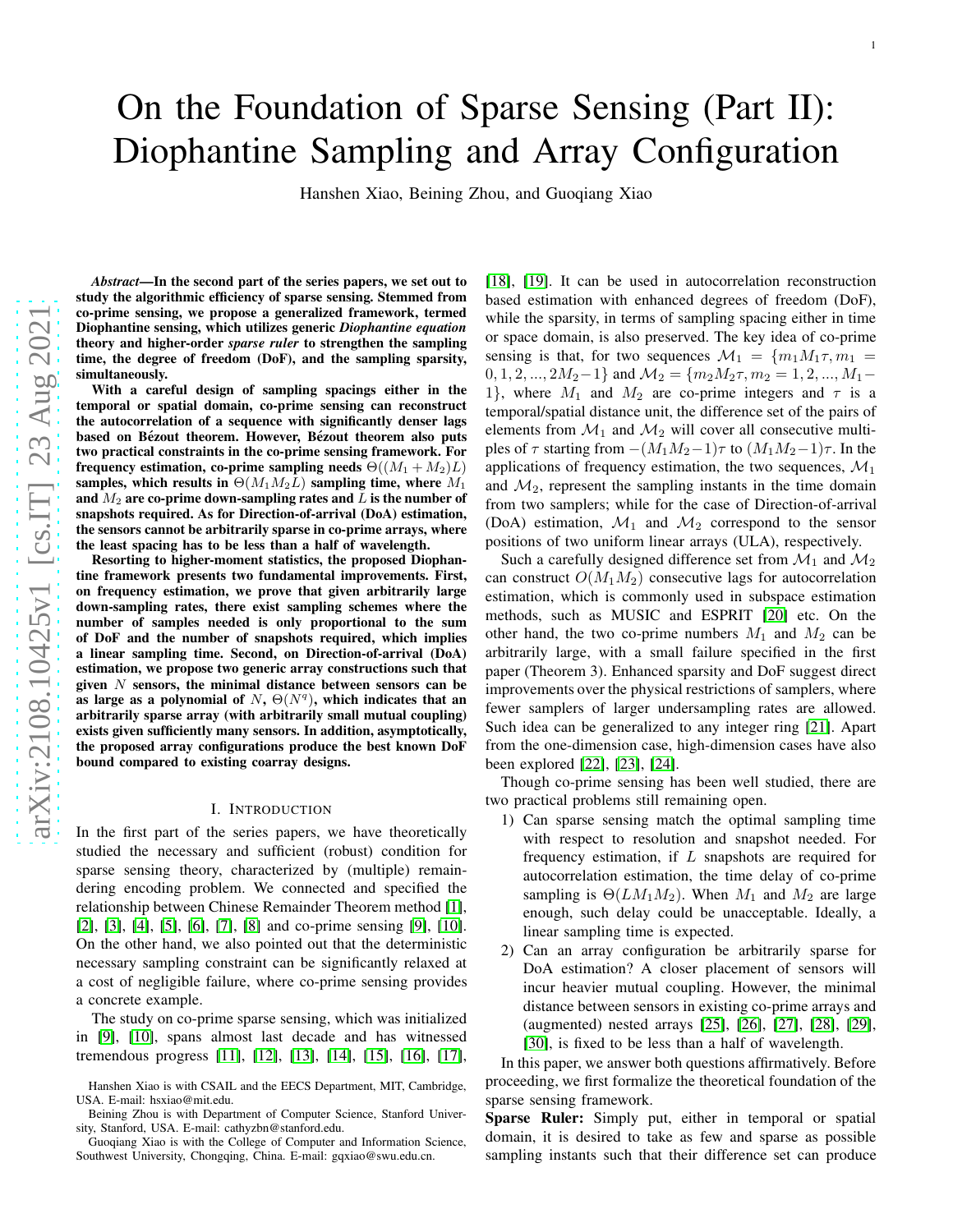as many as possible consecutive numbers.  $1$  Indeed, this is a classic combinatorics problem, which can be dated back to 1949 by Erdos and Gal [\[33\]](#page-12-30), formally known as *sparse ruler*. Sparse ruler poses the following interesting question that, if we want a ruler to measure any distance between 1 to  $K$ , what is the least number of marks required? Clearly, it is not necessary to keep every mark varying from 0 to  $K$ , like a regular ruler. For example, when  $K = 10$ , a better non-uniform mark selection exists, such as  $\{0, 1, 2, 3, 6, 10\}$  $\{0, 1, 2, 3, 6, 10\}$  $\{0, 1, 2, 3, 6, 10\}$ . Many asymptotic properties on the least number of marks in a sparse ruler have been studied in [\[33\]](#page-12-30), [\[35\]](#page-12-31), and so far, the best known concrete construction is shown in [\[28\]](#page-12-27), which is close to be optimal. With the above understanding, many practical concerns with respect to the sampling and estimation performance can be mathematically characterized within the sparse ruler model. Besides the number of consecutive differences produced, which usually determines the DoF and resolution, the other two challenges mentioned earlier regarding sampling time and sparsity can be equivalently described below.

- 1) Sampling Time: In temporal sampling, it is expected that the points sampled (marks placed) are within a relatively small range, of which the maximal magnitude determines the sampling time required.
- 2) Sensor Sparsity: For spatial sampling (array configuration), it is expected that the minimal spacing between any two sensors (marks placed) to be as large as possible, which determines the coupling effect and the hardware requirement (chip size and circuit architecture) in practice.

Contribution and Origination: To tackle the abovementioned problems, we switch to consider higher-order sparse ruler and apply generic Diophantine equation theory to provide concrete constructions. We provide two ways of such generalization. Our first result is on complex waveforms. In Section [II,](#page-1-2) we take frequency estimation as an example and introduce the generic model of Diophantine sampling. For complex waveforms, we propose a novel idea to apply the third order statistics to estimate the second order auto-correlation. Such idea can be straightforwardly generalized to any higher orders. Applying three samplers, Theorem [2](#page-2-0) suggests that the proposed sampling scheme only requires  $O(K + L)$  samples, where  $K$  is the number of consecutive lags required and  $L$  is the number of snapshots required. This matches the optimal sampling time asymptotically. We also describe a generic Diophantine sampling strategy with arbitrarily many samplers, concluded in Theorem [3.](#page-4-0) Following that, in Section [III,](#page-4-1) still restricted to complex waveform, we propose a thirdorder Diophantine array, which produces  $\Theta(N^3)$  DoF and the minimal distance between sensors is  $\Theta(N)$ , specified in Theorem [4.](#page-5-0)

<span id="page-1-0"></span><sup>1</sup>Strictly speaking, distinct numbers, which are not necessarily being consecutive, are usually sufficient. Intuitively, the number of distinct numbers generated correspond to that of independent equations one can list regarding the parameters to be estimated. However, one may have to resort to more complicated compressed sensing methods for reconstruction [\[31\]](#page-12-32), [\[32\]](#page-12-33), compared to the consecutive difference case.

<span id="page-1-1"></span><sup>2</sup>With different motivations, there are also some other variants of sparse ruler, for example, Golomb ruler, dated back to 1930s [\[34\]](#page-12-34), which requires that the differences between any marks have to be distinct.

From the beginning of Section [IV,](#page-5-1) we consider another direction of generalization, which follows the 2q-th order cumulant based method [\[36\]](#page-12-35), [\[37\]](#page-12-36). We formally introduce the background and the concept of 2q*-th symmetric difference* in Section [IV.](#page-5-1) In Section [V,](#page-6-0) we present a key architecture, termed *shifted array*, as the building block of higher-order co-array proposed. Following that, in Section [VI-A](#page-8-0) and Section [VI-B,](#page-8-1) we provide two concrete construction frameworks for the forth-order and sixth-order scenario, respectively, which is also close to be optimal. Besides augmented DoF, such construction also strengthens the sparsity that the minimal spacing between any two sensors is  $\Theta(N^2)$  and  $\Theta(N^3)$ , respectively. Taking those constructions as building blocks, we give a generic  $2q$ th-order construction, which provides  $O(17^{q/3}N^{2q})$  DoF. The simulation can be found in Section [VIII.](#page-10-0) A summary of the results can be found in Table [I.](#page-2-1)

# <span id="page-1-2"></span>II. DIOPHANTINE EQUATION BASED SAMPLING

# *A. Review of Co-prime Sampling*

We first flesh out the main idea of co-prime sampling. Let us consider a complex waveform formed by D sources,

$$
x(t) = \sum_{i=1}^{D} A_i e^{j(\omega_i t + \phi_i)} + w(t) = \sum_{i=1}^{D} A_i e^{j\phi_i} e^{j\omega_i t} + w(t)
$$
 (1)

where  $\omega_i = 2\pi f_i T_s$  is the digital frequency and  $T_s$  is the Nyquist sampling interval.  $w(t)$  represents a Gaussian noise underlying of power  $\sigma^2$ .  $A_i$ ,  $f_i$  and  $\phi_i$  are the amplitude, the frequency and the phase of the  $i$ -th source, respectively. The phases  $\phi_i$  are assumed to be random variables uniformly distributed in the interval [0,  $2\pi$ ] and uncorrelated from each other. The two sampled sequences with sampling interval  $M_1T_s$  and  $M_2T_s$ , respectively, are expressed as

$$
x_1[n] = x(nM_1T_s) + w_1(n)
$$
  
\n
$$
x_2[n] = x(nM_2T_s) + w_2(n)
$$
 (2)

where  $w_1(n)$  and  $w_2(n)$  are zero mean Gaussian white noise with power  $\sigma^2$ .

With Bézout's identity, there exist  $\{\alpha_1 = \langle M_1^{-1} \rangle_{M_2}, \beta_1 =$  $\langle -M_2^{-1} \rangle_{M_1}$ , where  $\langle X \rangle_Y$  denotes the residue of X modulo Y, such that  $\alpha_1 M_1 - \beta_1 M_2 = 1$ . Thus, we can always find some solutions to the following equation by selecting  $\alpha_k =$  $k\alpha_1$  and  $\beta_k = k\beta_1$ ,

$$
\alpha_k M_1 - \beta_k M_2 = k \tag{3}
$$

Especially, in [\[9\]](#page-12-8), [\[10\]](#page-12-9), it is shown that for  $r \in \mathbb{Z}$ , there exist  $m_{1k}^r \in \{rM_2, rM_2 + 1, ..., (r+2)M_2 - 1\}$  and  $m_{2k}^r \in$  ${rM_1, rM_1 + 1, ..., (r + 1)M_1 - 1}$  such that

<span id="page-1-3"></span>
$$
m_{1k}^r M_1 - m_{2k}^r M_2 = k \tag{4}
$$

for  $k \in \{-M_1M_2, ..., 0, 1, ..., M_1M_2\}$ . Furthermore, the autocorrelation of  $x[n]$ , which is a sampling sequence of  $x(t)$ with a Nyquist sampling interval  $T_s$ , can be expressed as

$$
R_x[k] = \mathbb{E}_n\{x[n]x^*[n-k]\} = \sum_{i=1}^D A_i^2 e^{j\omega_i k}.
$$
 (5)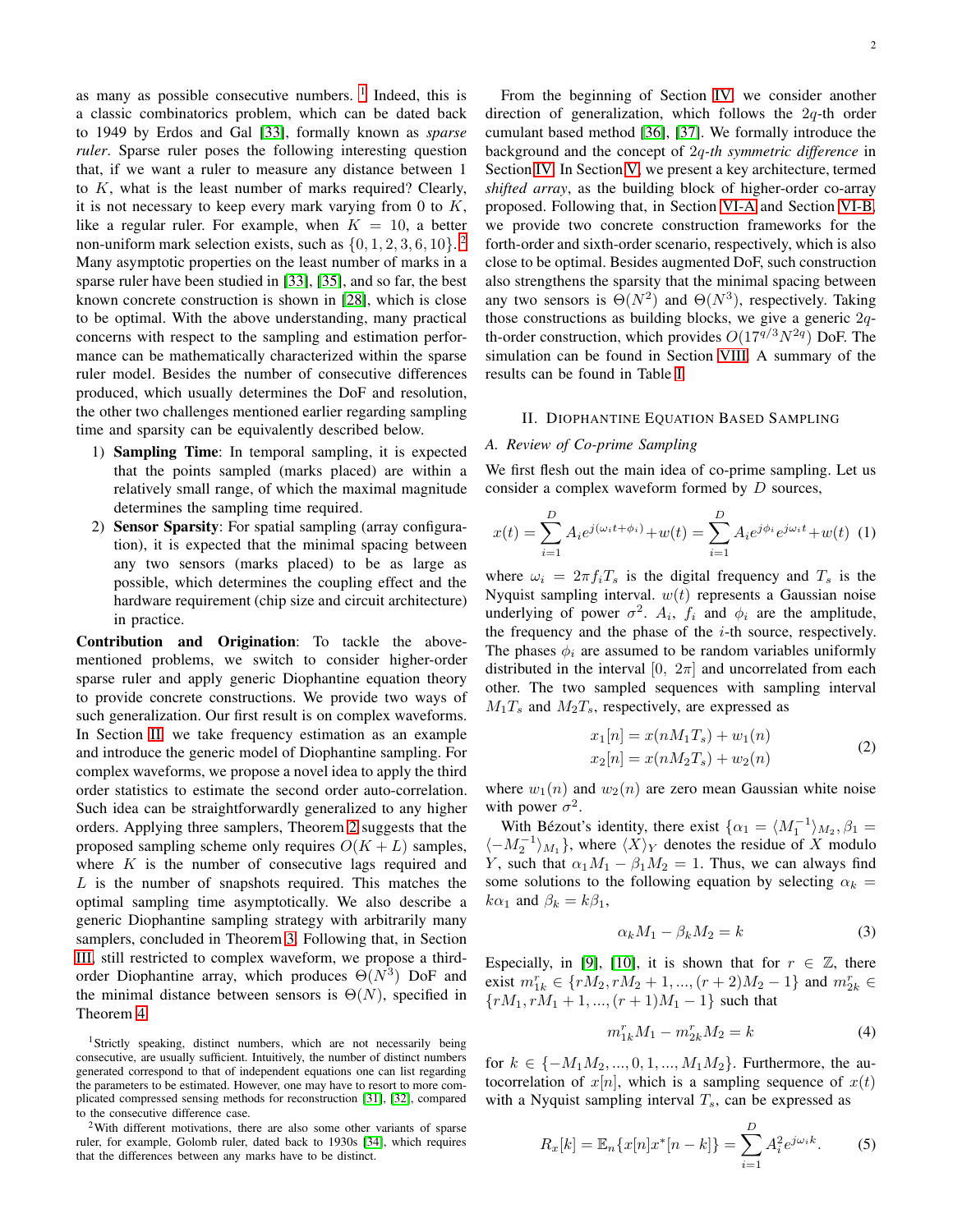TABLE I: Summary of Diophantine Sampling and Array Proposed

<span id="page-2-1"></span>

| <b>Diophantine Sampling</b> |                                                        |                                                       |                          |
|-----------------------------|--------------------------------------------------------|-------------------------------------------------------|--------------------------|
| Sampling Algorithm          | Undersampling Rate Selection                           | Sampling Time                                         | Description and Analysis |
| Three-sampler Sampling      | $M_1 = 2 + \Gamma, M_2 = 3 + \Gamma, M_3 = 5 + \Gamma$ | $(2K+3L)(5+\Gamma)T_s$                                | Theorem 2                |
| $N$ -sampler Sampling       | $M_i = i + \Gamma, i = 1, 2, , N$                      | $L\pi^2$<br>$2(N-1)(K+\frac{L\pi^2}{N(N-1)(N-2)})T_s$ | Theorem 3                |
| <b>Diophantine Array</b>    |                                                        |                                                       |                          |
| Array Configuration         | Minimal Adjacent Sensor Spacing                        | DoF                                                   | Description and Analysis |
| Third-order Array           | $N\lambda/12$                                          | $N^3/27-1$                                            | Theorem 4                |
| Fourth-order Array          | $2(N/4-1/2)^2$                                         | $5(N/4-1/2)^4$                                        | Section VI-A             |
| Sixth-order Array           | $(N/6-1)^3$                                            | $17(N/6-1)^6$                                         | Section VI-B             |
| $2q$ -th-order Array        | $O((N/2q)^3)$                                          | $O(17^{\frac{3}{3}}(N/2q)^{2q})$                      | Section VII              |

In Diophantine sampling, Γ can be arbitrary positive integer. K and L represent the number of snapshot and lags required, respectively.  $T_s = 1/f_s$ , where  $f_s$  is the Nyquist sampling rate.

In Diophantine array, N represents the number of sensors and  $\lambda$  denotes the wavelength.

According to equation [\(4\)](#page-1-3),  $R_x[k]$  can be also estimated by using the average of the products of those pairs  ${x_1[m_{1k}^r], x_2[m_{2k}^r]}$ [\[38\]](#page-12-37), [\[39\]](#page-12-38). To this end, by rewriting  $R_x[k]$  in the context of  $x_1[m_{1k}^r]$  and  $x_2[m_{2k}^r]$ , i.e.,  $E_r\{x_1[m_{1k}^r]x_2^*[m_{2k}^r]\}\,$ , we have Equation [\(6\)](#page-3-0) below. (6) will be an unbiased autocorrelation estimation if the underline term is zero. In Part I (Theorem 3), we specify the condition.

If L snapshots are used to estimate each  $\mathbb{E}_n \{x[n]x^*[n-k]\},$ the delay of co-prime sampling is  $\Theta(LM_1M_2T_s)$  [\[40\]](#page-12-39).

# <span id="page-2-8"></span>*B. Diophantine Equation and Sampling*

In the Introduction section, we briefly mention the sparse ruler problem. Throughout the previous section, we have seen that the Bézout Theorem provides a concrete construction of the *mark selection*. The original sparse ruler problem and co-prime framework are both second-order based. A natural idea for generalization is to consider the higher-order difference.

(Linear) Diophantine equation, which can be dated back to the 3rd century, yields the seed for the framework we consider here. In general, a linear Diophantine equation is in a form,

<span id="page-2-2"></span>
$$
m_1M_1 + m_2M_2 + \dots + m_tM_t = k,\t\t(7)
$$

for arbitrary t integers  $M_{[1:t]}$ . The following lemma gives a necessary and sufficient condition that [\(7\)](#page-2-2) has a solution, which our following analysis will heavily rely on.

<span id="page-2-3"></span>Lemma 1 ([\[41\]](#page-12-40)). *The Diophantine equation [\(7\)](#page-2-2) has a solution if and only if* k *is divided by*  $gcd(M_1, M_2, ..., M_t)$ .

There are many ways to view [\(7\)](#page-2-2). In the context of temporal sampling,  $M_{[1:t]}$  can represent the undersampling rates of t samplers while  $M_{[1:t]}$  can be the locations of sensors selected in an array.  $(7)$  provides a formal way to consider the t-th order difference but also raises two natural questions,

- 1) How to find solutions of [\(7\)](#page-2-2), where Lemma [1](#page-2-3) only captures the existence of solutions.
- 2) How to use those generic difference for parameter reconstruction? So far, only the relationship between the second-order difference and auto-correlation is clear.

Our first result is to still rely on the auto-correlation reconstruction but via the higher-order difference [\(7\)](#page-2-2). We start by an auto-correlation reconstruction example with carefully designed third-order difference.

Consider three samplers with undersampling rates  ${M_1, M_2, M_3}$ , respectively, and we have

<span id="page-2-5"></span>
$$
m_1M_1 + m_2M_2 + m_3M_3 = k,\t\t(8)
$$

Assume  $gcd(M_1, M_2, M_3) = 1$  $gcd(M_1, M_2, M_3) = 1$  $gcd(M_1, M_2, M_3) = 1$ .<sup>3</sup>. We first present a generic semi-closed form of solutions  $\{m_1, m_2, m_3\}$  in [\(8\)](#page-2-5). According to Lemma [1,](#page-2-3) there should exist two groups of integers,  ${a_1, a_2, a_3}$  and  ${b_1, b_2, b_3}$ , such that

<span id="page-2-6"></span>
$$
\begin{cases}\n a_1 M_1 + a_2 M_2 + a_3 M_3 = 0 \\
 b_1 M_1 + b_2 M_2 + b_3 M_3 = 1\n\end{cases}
$$
\n(9)

and the signs of  $\{a_i\}$  are not the same, nor are the signs of  ${b_i}$ . This is because  $M_{[1:3]}$  are all positive numbers larger than 1. Then, according to equation [\(9\)](#page-2-6) for  $k = 1, 2, ..., K$ and  $l = 1, 2, ..., L$ , we have

<span id="page-2-7"></span>
$$
(kb_1 + la_1)M_1 + (kb_2 + la_2)M_2 + (kb_3 + la_3)M_3 = k \tag{10}
$$

Without loss of generality, supposing  $(kb_1 + la_1)$  and  $(kb_3 +$  $la_3$ ) to be positive and  $(kb_2+la_2)$  to be negative, we construct the following estimator

$$
\mathbb{E}_{l}[x_{1}[kb_{1}+la_{1}]x_{2}^{*}[-(kb_{2}+la_{2})]x_{3}[kb_{3}+la_{3}]] \qquad (11)
$$

to estimate the autocorrelation  $R_x[k]$  at lag k, where  $x_i[n] =$  $x(M_i nT_s) + w_i(n)$  denotes the sample sequence with a downsampling rate  $M_i$ . It is noted that, once  $a_1M_1(\omega_i-\omega_v)+$  $a_2M_2(\omega_u-\omega_v) \neq 0$  for  $i \neq v \neq u \in \{1,2,...,D\}$ , a negligible failure set, an unbiased estimation of the autocorrelation at lag k,  $R_x[k]$ , is produced as shown in [\(11\)](#page-3-1).

Thereby, [\(10\)](#page-2-7) provides a *generic solution* to find proper sampling instants to estimate autocorrelation at arbitrary lag k. Consequently, the time delay of the proposed sampling scheme is determined by the maximal magnitude of the solution  $m_i$ in [\(8\)](#page-2-5), i.e.,  $\max_{k,l,i} |kb_i + la_i|$ , which can be  $O((K+L)M)$ as proved in the following theorem with an arbitrarily large undersampling rate  $M = \max\{M_1, M_2, M_3\}.$ 

<span id="page-2-0"></span>**Theorem 2.** When  $a_1M_1(\omega_i - \omega_v) + a_2M_2(\omega_u - \omega_v) \neq 0$ *for*  $i \neq v \neq u \in \{1, 2, ..., D\}$ *, there exist constants*  $c_1$  *and* c<sup>2</sup> *such that the time delay of the proposed scheme is upper bounded by*  $(c_1K + c_2L)MT_s$ *, where* K *is the number of consecutive lags and* L *is the number of snapshots required*

<span id="page-2-4"></span><sup>3</sup>Please note we do not require those three integers to be pairwise co-prime.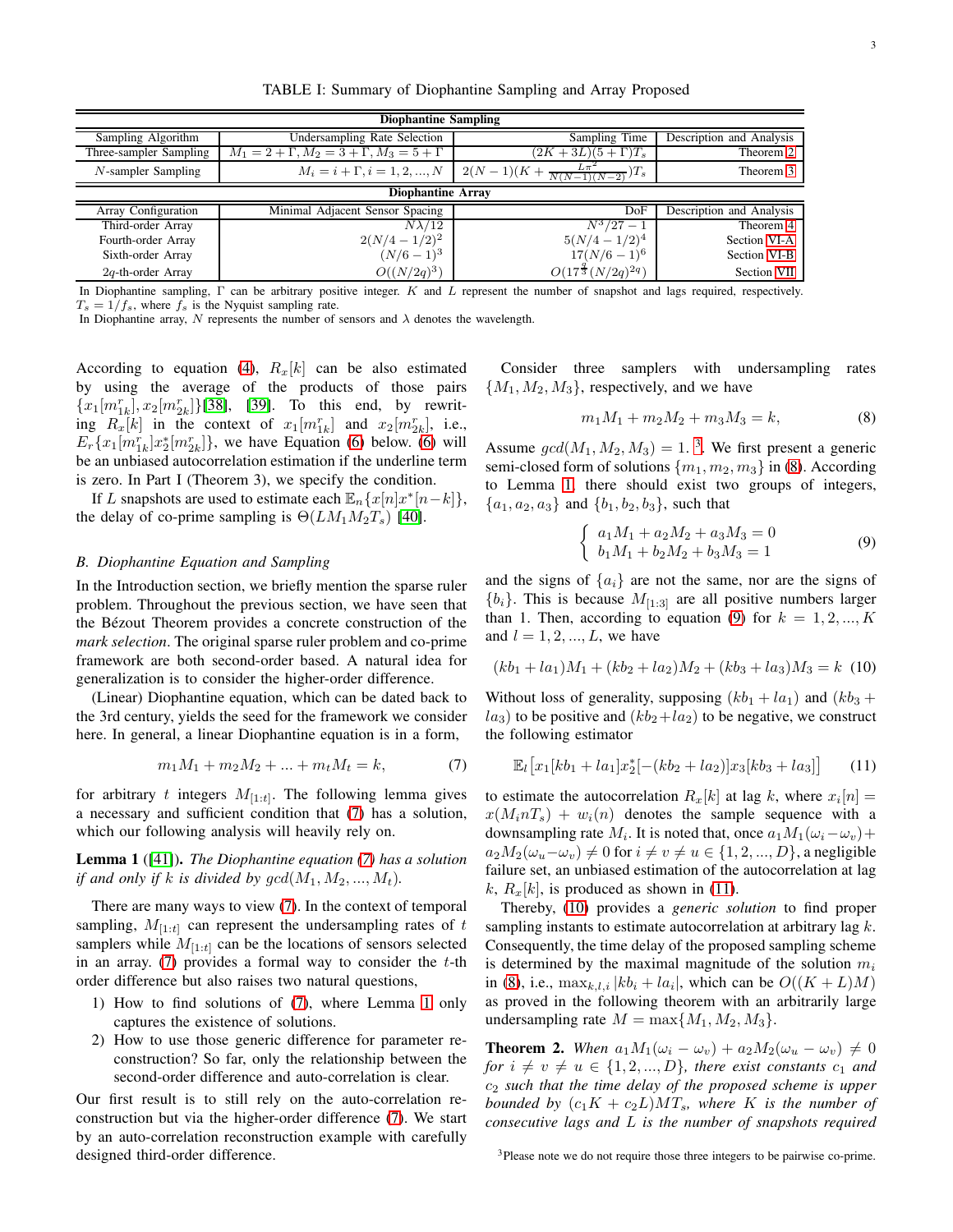<span id="page-3-0"></span>
$$
\mathbb{E}_{r}[x_{1}[m_{1k}^{r}]x_{2}^{*}[m_{2k}^{r}]] = \mathbb{E}_{r}\{[\sum_{i=1}^{D} A_{i}e^{j\phi_{i}}e^{j\omega_{i}m_{1k}^{r}M_{1}} + w_{1}(m_{1k}^{r})][\sum_{i=1}^{D} A_{i}e^{-j\phi_{i}}e^{-j\omega_{i}m_{2k}^{r}M_{2}} + w_{2}^{*}(m_{2k}^{r})]\}
$$
\n
$$
= \mathbb{E}_{r}[\sum_{i=1}^{D} A_{i}^{2}e^{j\omega_{i}(m_{1k}^{r}M_{1} - m_{2k}^{r}M_{2})}] + \mathbb{E}_{r}[\sum_{i \neq l} A_{i}e^{j\phi_{i}}e^{j\omega_{i}m_{1k}^{r}M_{1}}A_{l}e^{-j\phi_{l}}e^{-j\omega_{l}m_{2k}^{r}M_{2}}] + \mathbb{E}_{r}[w_{1}(m_{1k}^{r})w_{2}^{*}(m_{2k}^{r})] \tag{6}
$$
\n
$$
= \mathbb{E}_{r}[\sum_{i=1}^{D} A_{i}^{2}e^{j\omega_{i}k}] + \mathbb{E}_{r}[\sum_{i \neq l} A_{i}A_{l}e^{j(\phi_{i} - \phi_{l})}e^{j\omega_{l}k}e^{j m_{1k}^{r}M_{1}(\omega_{i} - \omega_{l})}]
$$

<span id="page-3-1"></span>
$$
\mathbb{E}_{l}\{x_{1}[kb_{1}+la_{1}]x_{2}^{*}[-(kb_{2}+la_{2})]x_{3}[kb_{3}+la_{3}]\}-R_{x}[k] = \sum_{i\neq u,v}A_{i}A_{u}A_{v}e^{j[kb_{1}M_{1}\omega_{i}+kb_{2}M_{2}\omega_{u}+kb_{3}M_{3}\omega_{v}]}e^{j(\phi_{i}-\phi_{u}+\phi_{v})}\cdot\mathbb{E}_{l}\{e^{jl[a_{1}M_{1}(\omega_{i}-\omega_{v})+a_{2}M_{2}(\omega_{u}-\omega_{v})]}\}\tag{11}
$$

*to estimate*  $\mathbb{E}_{l}\lbrace x_{1}[kb_{1}+la_{1}]x_{2}^{*}[-(kb_{2}+la_{2})]x_{3}[kb_{3}+la_{3}]\rbrace.$ *Here,*  $M = \max\{M_1, M_2, M_3\}.$ 

*Proof.* Consider a set of integers, say,  $\{2, 3, 5\}$ , which satisfies  $gcd(2, 3, 5) = 1$ . Now, we try to find out two integer sets  ${a_1, a_2, a_3}$  and  ${b_1, b_2, b_3}$  such that

$$
\begin{cases}\n2a_1 + 3a_2 + 5a_3 = 0 \\
a_1 + a_2 + a_3 = 0 \\
2b_1 + 3b_2 + 5b_3 = 1 \\
b_1 + b_2 + b_3 = 0\n\end{cases}
$$
\n(12)

We choose  $\{a_1 = 2, b_1 = 1\}$ ,  $\{a_2 = -3, b_2 = -2\}$ ,  $\{a_3 =$  $1, b_3 = 1$  as solutions of (11). Due to  $\sum_i a_i = 0$  and  $\sum_i b_i =$ 0, clearly they are also solutions to

$$
(kb_1 + la_1)(2+\Gamma) + (kb_2 + la_2)(3+\Gamma) + (kb_3 + la_3)(5+\Gamma) = k
$$
\n(13)

for any  $\Gamma \in \mathbb{Z}$ . Based on (12), we can get the lags to estimate the autocorrelation. Because  $k \in \{1, 2, ..., K\}$  and  $l \in \{1, 2, ..., L\}$ , we have  $\max_{i,k,l} |kb_i + la_i| \leq 2K + 3L$ . Also,  $(kb_1 + la_1)$  and  $(kb_3 + la_3)$ , i.e.,  $(k + 2l)$  and  $(k + l)$ , are always positive, while  $(kb_2 + la_2)$ , i.e.,  $(-2k - 3l)$ , is negative. Thus, the total time delay is upper bounded by  $\max_{i,k,l} |kb_i + la_i| \cdot \max_i M_iT_s \leq (2K + 3L)(5 + \Gamma)T_s.$ 

The proof of Theorem [2](#page-2-0) is developed with a specific construction, where  $M_{[1:3]}$  are selected as  $\{M_1 = 2+\Gamma, M_2 =$  $3+\Gamma, M_3 = 5+\Gamma$ . Such a sampling strategy allows arbitrary large undersampling rates (with a sufficiently large  $\Gamma$ ), while the number of sampling instants is independent of  $\Gamma$  but only determined by  $K$  and  $L$ , the number of lags and snapshots required, respectively, which suggests a linear sampling time  $O((K+L)MT_s).$ 

## *C. Generalization to Multiple Samplers*

In the following, we extend the above idea to a general framework provided multiple samplers. Given  $N$  samplers, of which the sampling rates are denoted by  $M_1, M_2, ..., M_N$ , respectively, a distributed Diophantine sampling can be naturally constructed by selecting any three of them and applying the scheme presented in Section [II-B](#page-2-8) as a building block.

With a similar reasoning, for a subgroup of triple samplers, say,  $\{M_{i_1}, M_{i_2}, M_{i_3}\}, \ i_1, i_2, i_3 \in \{1, 2, ..., N\},\$  we still first consider constructing two sets of solutions,  $\{a_{i_1}, a_{i_2}, a_{i_3}\}\$  and  ${b_{i_1}, b_{i_2}, b_{i_3}}$ , such that

<span id="page-3-4"></span>
$$
\begin{cases}\n a_{i_1}M_{i_1} + a_{i_2}M_{i_2} + a_{i_3}M_{i_3} = 0 \\
 a_{i_1} + a_{i_2} + a_{i_3} = 0 \\
 b_{i_1}M_{i_1} + b_{i_2}M_{i_2} + b_{i_3}M_{i_3} = 1 \\
 b_{i_1} + b_{i_2} + b_{i_3} = 0\n\end{cases}
$$
\n(14)

which can be simplified to find out  $a_{i_1}, a_{i_3}, b_{i_1}, b_{i_3}$ ,

<span id="page-3-2"></span>
$$
\begin{cases}\n a_{i_1}(M_{i_1} - M_{i_2}) + a_{i_3}(M_{i_3} - M_{i_2}) = 0 \\
 b_{i_1}(M_{i_1} - M_{i_2}) + b_{i_3}(M_{i_3} - M_{i_2}) = 1\n\end{cases}
$$
\n(15)

In the following, we set to figure out how many triplet subgroups can be selected from  $\{M_1, M_2, ..., M_N\}$  such that the solutions of [\(15\)](#page-3-2) exist. We select  $M_1, M_2, ..., M_N$  as the sequence of consecutive numbers starting from 1 to  $N$  shifted by some integer  $\Gamma$ , i.e,  $M_i = i + \Gamma$ . For any  $M_i$ , we consider the following sequence

<span id="page-3-3"></span>
$$
M_1 - M_i, M_2 - M_i, ..., M_N - M_i \tag{16}
$$

and try to estimate the number of co-prime pairs among them. Since the sequence in [\(16\)](#page-3-3) are still consecutive numbers ranging from  $(-N, N)$ , the number of primes among the sequence is upper bounded by  $\pi(N)$ , where  $\pi(N)$  denotes the number of primes no bigger than  $N$ . Thus, by randomly picking any two of them, the probability that the two picked numbers are co-prime is lower bounded by

$$
\prod_{j=1}^{\pi(N)} (1 - \frac{1}{P_j^2}) > \prod_{j=1}^{\infty} (1 - \frac{1}{P_j^2}) = \frac{6}{\pi^2}
$$
 (17)

where  $P_j$  is the j-th prime in the natural order and the above inequality follows from the density of primes [\[41\]](#page-12-40). Here, we use the fact that if we randomly select two numbers from  $\mathbb Z$ , the probability that they both share a prime factor  $p_j$ is  $\frac{1}{p_j^2}$ . Therefore, we can totally find at least  $\frac{6}{\pi^2} {N \choose 3}$ , i.e.,  $\frac{1}{\pi^2} N(N-1)(N-2)$ , triplet sets such that  $(M_{i_1} - M_{i_2})$  and  $(M_{i_3} - M_{i_2})$  are co-prime. Consequently, there exist solutions satisfying [\(15\)](#page-3-2), which is equivalent to that there are solutions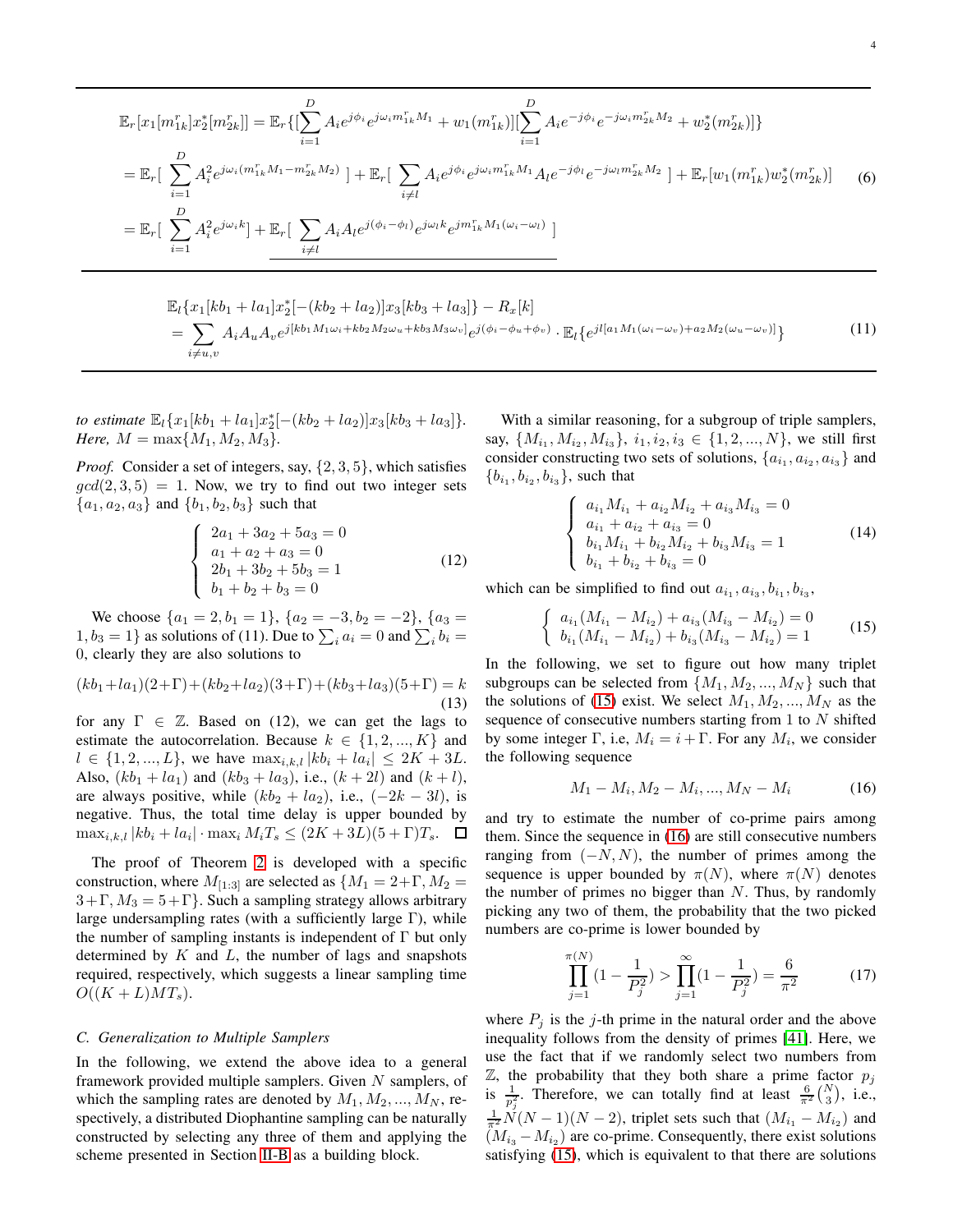to [\(14\)](#page-3-4). Without loss of generality, we assume  $M_{i_1} > M_{i_2} >$  $M_{i_3}$ , which implies  $M_{i_1} - M_{i_2} > 0$  and  $M_{i_3} - M_{i_2} < 0$ in [\(15\)](#page-3-2). Hence, we can specifically set  $a_{i_1} = M_{i_2} - M_{i_3}$ ,  $a_{i_3} = M_{i_1} - M_{i_2}, b_{i_1} = \langle (M_{i_1} - M_{i_2})^{-1} \rangle_{(M_{i_2} - M_{i_3})}$  and  $b_{i_2} = \langle (M_{i_3} - M_{i_2})^{-1} \rangle_{(M_{i_1} - M_{i_2})}$ , which are all positive. Thus, both  $a_{i_2}$  and  $b_{i_2}$  should be negative due to the restric-tions in [\(14\)](#page-3-4). Therefore, from [\(15\)](#page-3-2), it is clear that both  $|a_i|$ and  $|b_i|$ , if exist, are upper bounded by  $2(N-1)$ . Moreover, for  $k = 1, 2, ..., K$  and  $l = 1, 2, ..., L$ ,  $(kb_{i_2} + la_{i_2})$  are always negative, whereas  $(kb_{i_1} + la_{i_1})$  and  $(kb_{i_3} + la_{i_3})$  are positive. We conclude the above by the following theorem.

<span id="page-4-0"></span>Theorem 3. *For arbitrary* N *samplers, there exists a distributed Diophantine sampling scheme which can provide at least*  $LN(N-1)(N-2)/\pi^2$  virtual snapshots to estimate  $\mathbb{E}_{l}\{x_{i_1}[kb_{i_1}+la_{i_1}]x_{i_2}^*[-(kb_{i_2}+la_{i_2})]x_{i_3}[kb_{i_3}+la_{i_3}]\}\$  with *time delay upper bounded by*  $2(N-1)(K+L)MT_s$ *. Here*  $M = \max_i \{M_i\}$ 

*Proof.* As shown above, by selecting the undersampling rates in a form  $M_i = \Gamma + i$ , with an arbitrary Γ, one can find at least  $N(N-1)(N-2)/\pi^2$  many triplet subsets such that [\(15\)](#page-3-2) has solutions, where especially the largest value of the solution is upper bounded by  $2(N - 1)$ . Therefore, applying Theorem [2,](#page-2-0) for any triplet set  $\{M_{i_1}, M_{i_2}, M_{i_3}\}\$  such that  $(15)$ has solutions, with a time delay at most  $2(N-1)(K+L)M$ , one can find  $L$  snapshots for each of  $K$  consecutive lags. With totally at least  $N(N-1)(N-2)/\pi^2$  many such triplet sets, the claims follow obviously. ◻

Before the end of this section, we have two remarks. First, it is worthwhile to mention that the proposed undersampling rate selection is close to be optimal. For any given  $N$  undersampling rates, the number of triple subsets such that [\(14\)](#page-3-4) has solutions, is upper bounded by

$$
\binom{N}{3} - \binom{N_e}{3} - \binom{N - N_e}{3} < \frac{N(N-1)(N-2)}{8} \tag{18}
$$

where  $N_e$  is the number of even numbers among N integers. This is because if  $M_1, M_2$  and  $M_3$  are all even or odd integers, [\(15\)](#page-3-2) is not solvable.

Second, throughout this section, we give a third-order based Diophantine sampling construction but it can be straightforwardly generalized to any higher order, once the solutions to [\(7\)](#page-2-2) can be efficiently found. We leave a systematical study to our future work.

## <span id="page-4-1"></span>III. DIOPHANTINE ARRAY FOR COMPLEX WAVEFORM

In this section, we proceed to generalize the idea in Diophantine sampling to array configuration for DoA estimation. As mentioned earlier, another important application of co-prime sensing is to provide enhanced freedoms for DoA estimation [\[42\]](#page-12-41), [\[43\]](#page-12-42), [\[44\]](#page-12-43). To be self-contained, we still first review the co-prime array and related sparse array construction.

## *A. Review of Co-prime and Nested Array*

A co-prime array consists of two uniform linear arrays (ULA) with  $M_1-1$  and  $2M_2$  sensors respectively. The positions of the  $(M_1-1)$  sensors in the first ULA are given by  ${M_2m_2d, m_2 =$ 

 $1, 2, ..., M_1-1$  and the positions of the other  $2M_2$  sensors are given by  $\{M_1m_1d, m_1 = 0, 1, ..., 2M_2 - 1\}$ . Here,  $d = \lambda/2$ and  $\lambda$  corresponds to the wavelength. As indicated by Bézout theorem, the difference set  $\pm \{m_1M_1 - m_2M_2\}$  will cover all consecutive integers from  $-(M_1M_2 - 1)$  to  $M_1M_2 - 1$ , which can further provide  $(2M_1M_2-1)$  DoF. In general, there are two primary concerns in DoA estimation. The first is the number of consecutive lags to estimate autocorrelation. As shown in [\[9\]](#page-12-8), both the resolution and DoF are proportional to the number of the longest consecutive lags generated by the difference set <sup>[4](#page-4-2)</sup>. Second, a larger spacing amongst sensors is always desirable to reduce coupling effect.

Besides co-prime array, another important coarray construction is *nested array*, which is also formed by two ULAs. As a special case of co-prime array, the underlying idea is still based on Bézout theorem that any number  $k$ varying from  $[-M_1M_2, M_1M_2 - 1]$  can be represented by  $k = \pm (m_2M_2 - m_1)$ , where  $m_2 \in \{0, 1, ..., M_1\}$  and  $m_1 \in \{0, 1, ..., M_2\}$ . In general, given the same number of sensors, nested array can produce about one time more DoF compared to the co-prime array. However, nested array also bears heavier coupling effect, since it has a much denser sub ULA with sensors consecutively located as  $\{0, d, ..., M_2d\}$ [\[29\]](#page-12-28). Variants of Nested array with improvements can be found in [\[25\]](#page-12-24), [\[30\]](#page-12-29) and references therein. However, as mentioned earlier, the least pairwise sensor distance in existing sparse array is always set to be no bigger than a half of wavelength,  $d = \lambda/2$ .

#### *B. A Third-order based Diophantine Array*

In the following, we propose the first construction of Diophantine array. Analogous to Section [II,](#page-1-2) we consider estimating the spatial auto-correlation with the third-order difference.

Consider a DoA estimation of  $D$  signal sources with a linear array of  $N$  sensors, where the position of each sensor is represented by

$$
SS = \{p_1 \cdot d, p_2 \cdot d, ..., p_N \cdot d\}.
$$

Let  $a_l(\theta_i) = e^{j(2\pi/\lambda)d_l \sin \theta_i}$  be the element of the steering vector corresponding to direction  $\theta_i$ . Assuming  $f_c$  to be the center frequency of the band of interest, for narrow-band sources centered at  $f_i + f_c$ ,  $i = 1, 2, ..., D$ , the received signal being down-converted to baseband at the l-th sensor is expressed by

$$
x_l(t) = \sum_{i=1}^{D} a_l(\theta_i) s_i(t) e^{2\pi f_i t} \tag{19}
$$

,

where  $s_i(t)$  is a narrow-band source. When a slow-fading channel is considered, we assume  $s_i(t)$  as some constant  $s_i$ in a coherence time block [\[45\]](#page-12-44). With the similar idea we use in frequency estimation, when  $n_1 + n_3 = n_2$ ,

<span id="page-4-3"></span>
$$
\mathbb{E}_{n_1,n_3}\big[x_{l_1}[n_1]x_{l_2}^*[n_2]x_{l_3}[n_3]\big] = \sum_{i=1}^D s_i^3 e^{j(2\pi/\lambda)(p_{l_1}-p_{l_2}+p_{l_3})\sin\theta_i}
$$
\n(20)

<span id="page-4-2"></span><sup>4</sup>More discussions on the holes of the co-prime array can be found in [\[31\]](#page-12-32), [\[32\]](#page-12-33).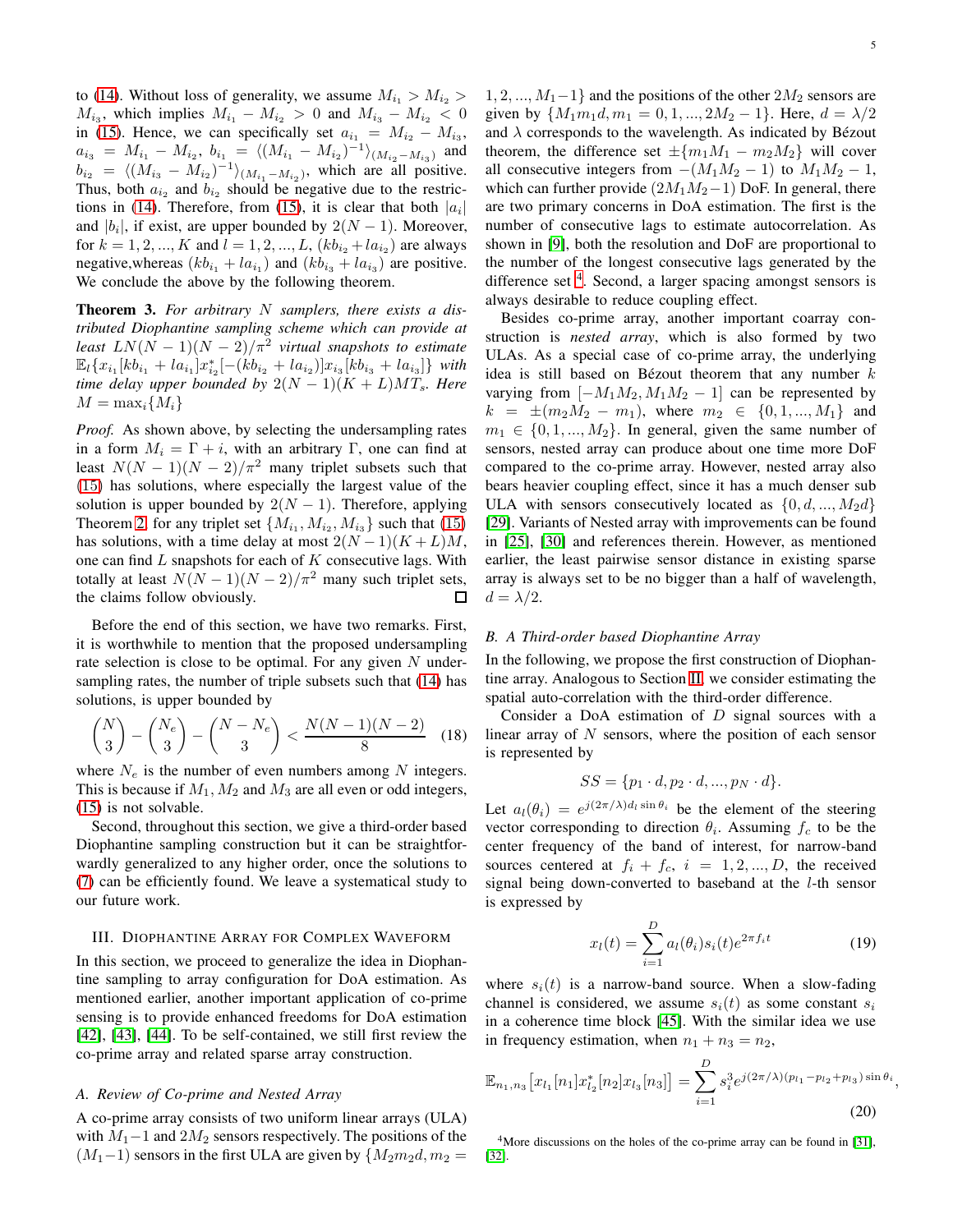where  $x_{l_i}[n] = x_{l_i}(n) + w_{l_i}(n), l_1, l_2, l_3 \in \{1, 2, ..., N\}$  with some independent zero-mean noise  $w_{l_i}(n)$ . Similarly,

$$
\mathbb{E}_{n_1,n_3}[x_{l_1}^*(n_1)x_{l_2}(n_2)x_{l_3}^*(n_3)] = \sum_{i=1}^D s_i^3 e^{j(2\pi/\lambda)(-p_{l_1}+p_{l_2}-p_{l_3})\sin\theta_i}.
$$

With the above observation, we can now describe the Diophantine array configuration based on the following theorem.

<span id="page-5-0"></span>**Theorem 4.** Assign  $M_1 = p_3p_1$ ,  $M_2 = p_3p_2$  and  $M_3$  =  $p_1p_2$  *such that*  $p_1$ ,  $p_2$  *and*  $p_3$  *are relatively co-prime positive integers. Let sensors be located at*  ${m_1M_1d, m_2M_2d, m_3M_3d \mid m_1 \in \{0, 1, ..., 2p_2 - 1\}, m_2 \in$  $\{0, 1, ..., p_1 - 1\}, m_3 \in \{0, 1, ..., p_3 - 1\}\}, d = \lambda/2$ , which *form three sub ULAs, respectively. Then, the difference set*  $\{\pm (m_1M_1 - m_2M_2) \pm m_3M_3\}$  *contains all consecutive numbers starting from*  $-p_1p_2p_3 + 1$  *to*  $p_1p_2p_3 - 1$ *.* 

*Proof.* The proof is developed by applying Bézout theorem twice. We first consider the difference set between the first and the second sub ULA, where  $m_1M_1 - m_2M_2 = p_3(m_1p_1$  $m_2p_2$ ), where  $m_1 \in \{0, 1, ..., 2p_2-1\}$  and  $m_2 \in \{0, 1, ..., p_1-$ 1}. Based on Bézout theorem, the difference set  $\pm \{m_1p_1$  $m_2p_2$ } enumerates  $\{-p_1p_2+1, -p_1p_2+1, ..., p_1p_2-1\}$ . Now, applying Bézout theorem again on the difference between the difference set of the first two sub ULAs and the third sub ULA, i.e.,  $\pm \{m_1M_1-m_2M_2\}$  and  $\pm \{m_3M_3\}$ , which essentially are the multiples of  $p_3$  and  $p_1p_2$ , respectively, the triple difference set  $\{\pm(m_1M_1 - m_2M_2) \pm m_3M_3\}$  thus covers each integer at least starting from  $-p_1p_2p_3 + 1$  to  $p_1p_2p_3 - 1$ .  $\Box$ 

Theorem [4](#page-5-0) shows that with  $(p_1 + 2p_2 + p_3 - 2)$  sensors, at least  $(2p_1p_2p_3 - 1)$  DoF can be provided. Compared with conventional co-prime array based DoA estimation, given  $(M_1 + 2M_2 - 1)$  sensors, the corresponding DoF is

$$
2M_1M_2 - 1 \le \left(\frac{M_1 + 2M_2}{2}\right)^2 - 1.
$$

Moreover, the minimal distance between any two adjacent sensors is  $\min\{q, p_1, p_2\}$ , since the positions of any two sensors share at least one common divisor from  $\{q, p_1, p_2\}.$ Thus, the minimal distance of sensor is  $\Theta(Nd)$ .

On the other hand, to estimate the autocorrelation at lag k, we will find the snapshots at time  $n_1, n_2$  and  $n_3$ , where  $n_1 + n_3 = n_2$ , from the three uniform subarrays, respectively. Therefore, assuming that each sensor has collected  $L$  samples, we can find  $L(L-1)/2$  snapshots for autocorrelation estimation for each lag by the proposed strategy, instead of L snapshots in co-prime arrays, though the computational complexity may slightly increase to construct those snapshots. Thus, those additional samples can compensate for the heavier noise compromise in the third-order estimation [\(20\)](#page-4-3), which is less robust than the second-order based estimation in co-prime arrays.

# <span id="page-5-1"></span>IV. BACKGROUND OF 2q-TH-CUMULANT BASED ARRAY PROCESSING

From the start of this section, we present our second results of sparse array construction by connecting Diophantine equation and the 2q-th-cumulant.

# *A.* 2q*-th-cumulant Based DoA Estimation*

Consider a linear array with  $N$  sensors, whose location set  $SS$ denoted by

$$
SS = \{p_1 \cdot d, p_2 \cdot d, \dots, p_N \cdot d\},\tag{21}
$$

with the spacing parameter  $d = \lambda/2$ , and  $\lambda$  is the wavelength of the signal. Suppose that there are  $D$  independent narrowband signals  $\{s_i(n) | i = 1, 2, \ldots, D\}$  whose respective DoAs are  $\theta_{[1:D]} = \{\theta_i \mid i = 1, 2, \dots, D\}$ . Then, the array model for the received signal can be expressed by a vector,

$$
\mathbf{x}(n) = \sum_{i=1}^{D} \mathbf{a}(\theta_i) \mathbf{s}_i(n) + \mathbf{w}(n) = \mathbf{A}(\theta) \mathbf{s}(n) + \mathbf{w}(n)
$$

where  $a(\theta_i)$  is the steering vector with

$$
\mathbf{a}(\theta_i) = [e^{-j\frac{2\pi p_1}{\lambda}\sin\theta_i}, e^{-j\frac{2\pi p_2}{\lambda}\sin\theta_i}, \dots, e^{-j\frac{2\pi p_N}{\lambda}\sin\theta_i}]^T
$$

 $A(\theta)$  is a  $N \times D$  steering matrix with  $A(\theta)$  =  $[\mathbf{a}(\theta_1), \mathbf{a}(\theta_2), \dots, \mathbf{a}(\theta_D)],$  the signal vector  $\mathbf{s}(n)$  =  $[s_1(n), s_2(n), \ldots, s_D(n)]$ , and  $\mathbf{w}(n)$  is independent white Gaussian. According to [\[46\]](#page-12-45), the  $2q$ -th order circular cumulant matrix,  $C_{2q,x}(k)$ , can be calculated as

$$
C_{2q,x}(k) = \sum_{i=1}^{L} c_{2q,\mathbf{s}_i}[\mathbf{a}(\theta_i)^{\otimes k} \otimes \mathbf{a}(\theta_i)^{* \otimes q-k}] \times [\mathbf{a}(\theta_i)^{\otimes k} \otimes \mathbf{a}(\theta_i)^{* \otimes (q-k)}]^H + \sigma_{\mathbf{w}}^2 I_{N^q} \delta(q-1)
$$

Here,  $k$  serves as an index for the matrix arrangement with  $0 \leq k \leq q$  and  $c_{2q,s_i}$  is the 2q-th order circular autocumulant of a particular signal  $s_i$ , i.e.,

$$
c_{2q,\mathbf{s}_i} = \text{Cum}\left[\mathbf{s}_{i_1}(t),\cdots,\mathbf{s}_{i_q}(t),\mathbf{s}_{i_{q+1}}^*(t),\cdots,\mathbf{s}_{i_{2q}}^*(t)\right]
$$

Here,  $\otimes$  represents the Kronecker product,  $\{\cdot\}^*$  represents the conjugacy matrix, and  $\{\cdot\}^H$  is the Hermitian transpose.  $\{\cdot\}^{\otimes k}$ is defined as the  $N^k \times 1$  matrix where

$$
\mathbf{a}(\theta_i)^{\otimes k} = \underbrace{\mathbf{a}(\theta_i) \otimes \mathbf{a}(\theta_i) \otimes \cdots \otimes \mathbf{a}(\theta_i)}_{k \text{ times}}.
$$

This cumulant matrix is related to the  $2q$ -th order difference co-array. For the vector  $\mathbf{a}(\theta_i)^{\otimes k}$ , its elements are expressed as

$$
e^{j\frac{2\pi}{\lambda}(\sum_{i=1}^l p_{n_i} - \sum_{i=l+1}^q p_{n_i})\sin\theta},
$$

where  $\{n_1, n_2, ..., n_N\}$  is some permutation of  $\{1, 2, ..., N\}$ . Each of these elements corresponds to a steering vector of a higher-order difference co-array that could estimate a signal's DoA.

## *B.* 2q*-th Symmetric Difference set*

From the previous subsection, estimation with the  $2q$ -thcumulant can also be described within the sparse ruler framework. Essentially, the difference set is defined by a weighted sum of 2q elements from SS, of which a half weights are all set to 1 and the rest are -1, termed as 2q*-th symmetric difference set* in the following.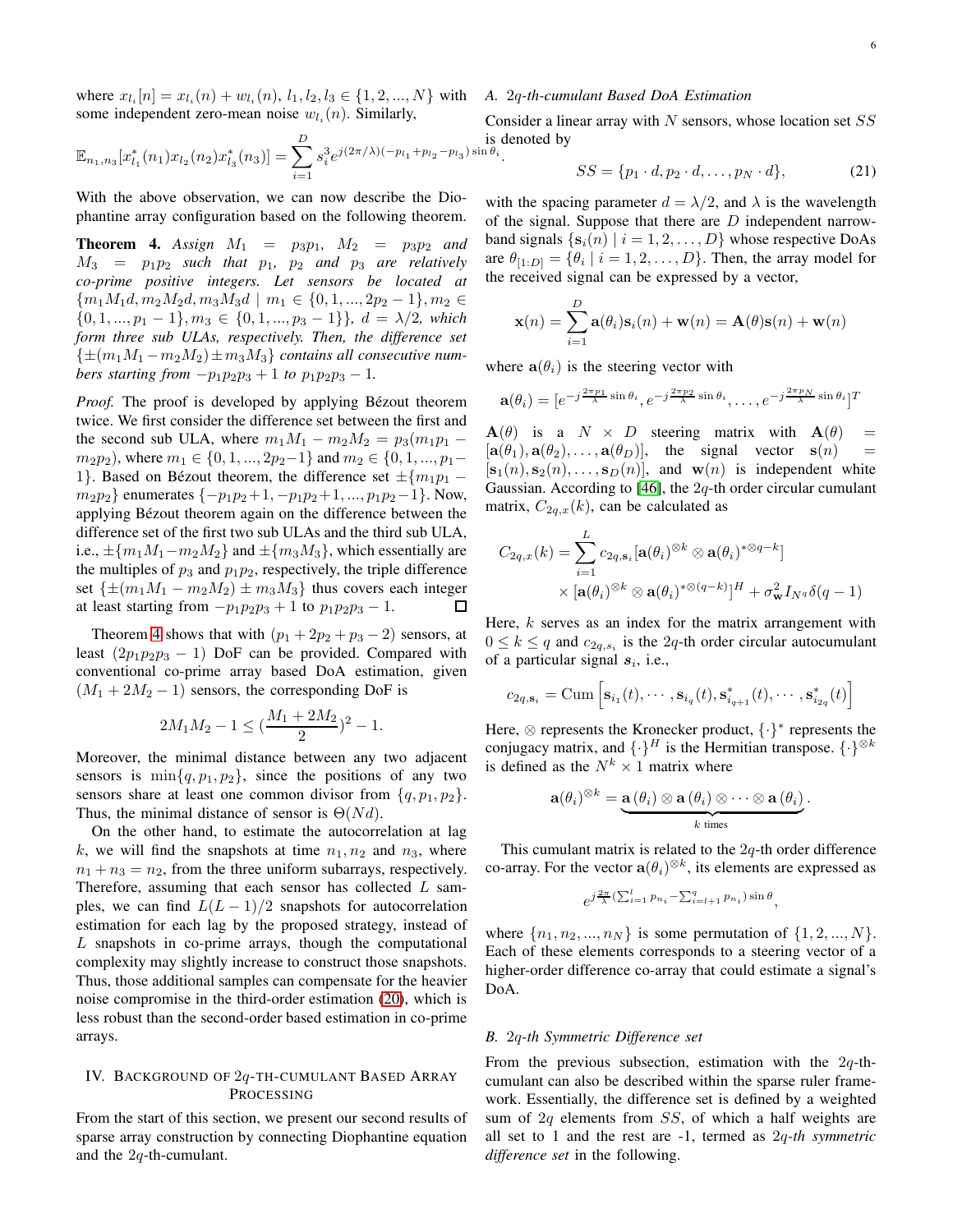Definition 5 (2q-th symmetric difference set). *The* 2q*-th symmetric difference set* C 2q (SS) *of* SS *is defined as*

$$
\mathbb{C}^{2q}(SS) = \{ \sum_{i=1}^{q} p_{\pi(i)} - \sum_{i=q+1}^{2q} p_{\pi(i)} \mid \pi \in \Pi \},
$$

*where* π *denotes a permutation across* [1 : N] *and* Π *is the set of all* N! *permutations.*

In addition, to lighten the notations, for any two sets  $SS$ and SS′ , we use

$$
\mathbb{C}(SS, SS') = \{p_i + p_j \mid p_i \in SS, p_j \in SS'\},\
$$

to denote the *cross sum* of elements from SS and SS′ . In general, we can similarly define the *cross sum* of m sets  $\mathbb{C}(SS_1, SS_2, ..., SS_m)$  by

$$
\mathbb{C}(SS_1, SS_2, ..., SS_m) = \{\sum_i p_i \mid p_i \in SS_i\}.
$$

Especially, if one can write  $SS = SS_1 \cup SS_2 \cup ... \cup SS_{2q}$ , then

$$
\mathbb{C}(b_1SS_1, b_2SS_2, ..., b_{2q}SS_{2q}) \subset \mathbb{C}^{2q}(SS),
$$

for any selection of  $b_{[1:2q]} \in \{1,-1\}^{2q}$  such that a half of  $b_{[1:2q]}$  are 1 and the rest half are -1. From a view of Diophantine equation  $(7)$ , the  $2q$ -th symmetric difference set puts a specific restriction on the solution whose Hamming weight is fixed to 2q and formed by  $b_i$  with q 1s and the other q -1s. When we take each  $SS_i$  as a subarray of SS, the  $2q$ -th symmetric difference set generated by  $SS$  can be made up of all possible combinations of those mutual sums with predetermined signs of its subarrays, and there are  $\binom{2q}{q}$ of such combinations in total.

#### *C. Existing Works Reviews*

The fourth-order cumulant based DoA estimation has been proposed and studied dated back to 1990s [\[47\]](#page-12-46),[\[48\]](#page-13-0), where higher-order moment statistics offer straightforward enhanced DoF and resolution. Such algorithms were later extended to the arbitrary 2q*-th cumulant based MUSIC* [\[46\]](#page-12-45). By embedding of  $q$  nested arrays, [\[36\]](#page-12-35) gives the first concrete construction that provided N sensors, one can produce  $O(N^{2q})$  DoF compared to the best known  $O(N<sup>q</sup>)$  results in previous works. The underlying idea can be essentially summarized as the following. For 2q given numbers,  $\{M_1, M_2, ..., M_{2q}\},\$ one can construct a number representation system by taking  $\{\prod_{i=1}^{j} M_i, j=0,1,...,2q-1\}$  as bases that

$$
k = m_1 + m_2 M_1 + m_3 M_1 M_2 + \dots + m_{2q} \prod_{i=1}^{2q-1} M_i,
$$

for any  $k \in [0, \prod_{i=1}^{2q} M_i)$  with  $m_i \in [0, M_i)$ . This gives a natural embedding of  $2q$  subarray, each of which is formed by sensors at a spacing being multiple of  $\prod_{i=1}^{j} M_i$ . Most existing works follow this line: [\[49\]](#page-13-1) and [\[50\]](#page-13-2) proposed SAFOE-NA and SAFOE-CPA, which are extensions of nested arrays and coprime arrays into the fourth-order cumulant structure. Recent improvements in their results include the EAS-NA-NA, EAS-NA-CPA in [\[51\]](#page-13-3), and an extension of the co-prime array in [\[52\]](#page-13-4). Various efforts have also been devoted to further generalize these structures to fit the arbitrary  $2q$ -th cumulant such as [\[53\]](#page-13-5), which improves the DoF in [\[36\]](#page-12-35) by a factor  $O(2<sup>q</sup>)$ . However, we have to point out that following this idea to simply embed nested or co-prime arrays in a recursion manner may encounter two main obstacles. First, with nested array as the building block, a dense subarrary is unavoidable. Second, it is noted that the cross sum amongst the  $2q$  subarrays is exploited in a limited way. As mentioned before, ideally there will be  $\binom{2q}{q}$  combinations, while only at most  $2^q$  combinations are utilized in existing works  $[37]$ . To be formal, given N sensors, the upper bound of such  $2q$  symmetric difference is  $\frac{N^{2q}}{(2q)!} \cdot \frac{(2q)!}{q!q!} = \frac{N^{2q}}{(q!)^2}$ . If we focus on the coefficient of the highest order, with  $N^{2q} = (2q\bar{N})^{2q}$ , we have

$$
\frac{(2q\bar{N})^{2q}}{(q!)^2} \approx \frac{(2q)^{2q}}{2\pi q \left(\frac{q}{e}\right)^{2q}} \bar{N}^{2q} = \frac{(2e)^{2q}}{2\pi q} \bar{N}^{2q}.
$$
 (22)

## V. SHIFTED ARRAY

<span id="page-6-0"></span>In this section, we will present a key building block of our second results on Diophantine array based on 2q-th-cumulant, termed as *shifted array*. One can apply this structure either in a nested or co-prime array by uniformly shift each subarray. A carefully designed shift, as shown later, can increase the spacing amongst sensors to reduce the mutual coupling, and on the other hand, it enables us to efficiently embed multiple subarrays to enhance the DoF. In the following, we first take nested and co-prime array as two concrete examples and study their shifted versions in Section [V-A](#page-6-1) and [V-B,](#page-7-0) respectively. Then, in Section [V-C,](#page-7-1) we present a new framework by embedding shifted nested arrays into shifted co-prime arrays, which exploits the permutation invariant property of the cumulant method to achieve larger DoF.

## <span id="page-6-1"></span>*A. Shifted Nested Array*

**Definition 6.** *Let*  $SS = SS_1 \cup SS_2$  *be a linear array. Then, it is a shifted nested array if it has the form:*

$$
SS_1 = \{ (n_1N_2 + \delta_1)d \mid n_1 = 0, 1, 2, \dots N_1 \}
$$
  
\n
$$
SS_2 = \{ (n_2 + \delta_2)d \mid n_2 = 0, 1, 2, \dots N_2 \}
$$

*We say that* SS *is shifted by factors of*  $\delta_1$ ,  $\delta_2$ *.* 

This shifted nested array has the following properties.

<span id="page-6-2"></span>**Lemma 7.** *Let*  $SS = SS_1 ∪ SS_2$  *be a shifted nested array shifted by factors of*  $\delta_1$ ,  $\delta_2$ *. Then* 

$$
\mathbb{C}(SS_1, -SS_2) = \{\mu d \mid -N_2 + \delta_1 - \delta_2 \le \mu \le N_1 N_2 + \delta_1 - \delta_2\}
$$
  
\n
$$
\supset \{\mu d \mid \delta_1 - \delta_2 \le \mu \le N_1 N_2 + \delta_1 - \delta_2\}
$$
  
\n
$$
\mathbb{C}(-SS_1, SS_2) = \{\mu d \mid -N_1 N_2 - \delta_1 + \delta_2 \le \mu \le N_2 - \delta_1 + \delta_2\}
$$
  
\n
$$
\supset \{\mu d \mid -N_1 N_2 - \delta_1 + \delta_2 \le \mu \le -\delta_1 + \delta_2\}
$$
  
\n
$$
\mathbb{C}(SS_1, SS_2) = \{\mu d \mid \delta_1 + \delta_2 \le \mu \le N_1 N_2 + N_2 + \delta_1 + \delta_2\}
$$
  
\n
$$
\supset \{\mu d \mid \delta_1 + \delta_2 \le \mu \le N_1 N_2 + \delta_1 + \delta_2\}
$$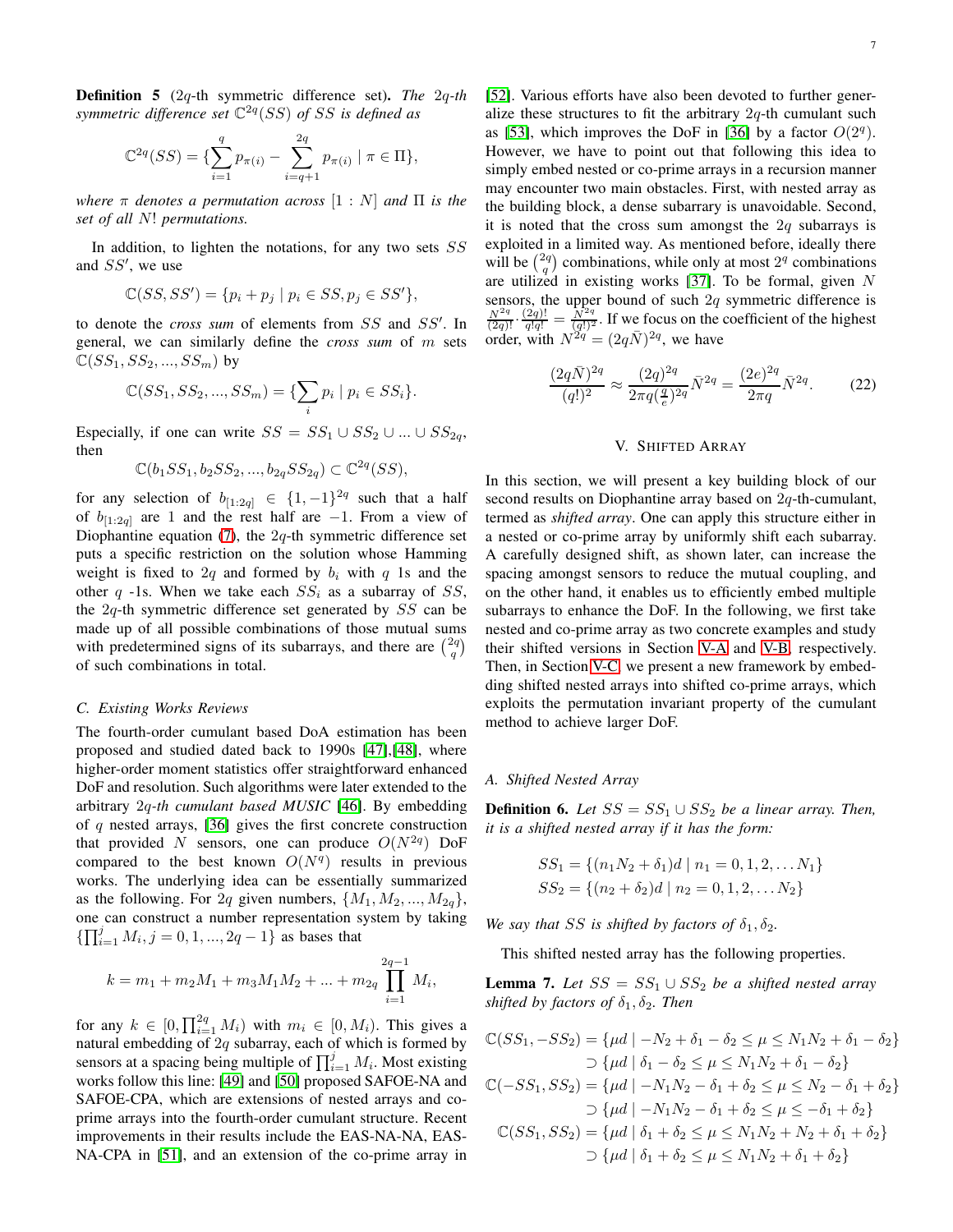*Proof.* Let  $SS_1(n_1)$  and  $SS_2(n_2)$  denote the  $n_1$ -th and  $n_2$ -th sensor's position of the subarray  $SS_1$  and  $SS_2$  respectively. Then,

$$
SS_1(n_1) - SS_2(n_2) = (n_1N_2 + \delta_1)d - (n_2 + \delta_2)d
$$
  

$$
= (n_1N_2 - n_2)d + (\delta_1 - \delta_2)d
$$
  

$$
-SS_1(N_1 - n_1) + SS_2(N_2 - n_2)
$$
  

$$
= -(N_1N_2 - n_1N_2 + \delta_1)d + (N_2 - n_2 + \delta_2)d
$$
  

$$
= (n_1N_2 - n_2)d + (-N_1N_2 + N_2 - \delta_1 + \delta_2)d
$$
  

$$
SS_1(n_1) + SS_2(N_2 - n_2)
$$
  

$$
= (n_1N_2 + \delta_1)d + (N_2 - n_2 + \delta_2)d
$$
  

$$
= (n_1N_2 - n_2)d + (\delta_1 + \delta_2 + N_2)d
$$

Applying the same idea for the regular nested array [\[29\]](#page-12-28), the claim follows straightforwardly. □

Lemma [7](#page-6-2) characterizes the consecutive co-difference in a shifted nested array, which is helpful when we handle the embedding in later sections.

#### <span id="page-7-0"></span>*B. Shifted Co-prime Arrays*

**Definition 8.** *Let*  $SS = SS_1 \cup SS_2$  *be a linear array. Then, it is a shifted co-prime array if it has the form:*

$$
SS_1 = \{(n_1 + \delta_1)M_1d \mid n_1 = 0, 1, 2, \dots N_1\}
$$
  
\n
$$
SS_2 = \{(n_2 + \delta_2)M_2d \mid n_2 = 0, 1, 2, \dots N_2\}
$$

*We say that SS is shifted by factors of*  $\delta_1$ ,  $\delta_2$ *.* 

The following lemma characterizes a property of the consecutive second-order difference produced in shifted co-prime arrays.

<span id="page-7-2"></span>**Lemma 9.** *Let*  $SS_1$  ∪  $SS_2$ ,  $SS_3$  ∪  $SS_4$  *be two co-prime arrays shifted by integer distances*  $\delta_1$ ,  $\delta_2$  *and*  $\delta_1 - kM_2$ , δ<sup>2</sup> − kM<sup>1</sup> *for some integer* k*, respectively.* M1, M<sup>2</sup> *satisfies that*  $gcd(M_1, M_2) = 1$ *. They can be expressed by the following,*

$$
SS_1 = \{(n_1 + \delta_1)M_1d \mid n_1 = 0, 1, 2, \dots N_1\}
$$
  
\n
$$
SS_2 = \{(n_2 + \delta_2)M_2d \mid n_2 = 0, 1, 2, \dots N_2\}
$$
  
\n
$$
SS_3 = \{(n_1 + \delta_1 - kM_2)M_1d \mid n_1 = 0, 1, 2, \dots N_1\}
$$
  
\n
$$
SS_4 = \{(n_2 + \delta_2 - kM_1)M_2d \mid n_2 = 0, 1, 2, \dots N_2\}
$$

*Then,*

$$
\mathbb{C}(SS_1 \cup SS_2) = \mathbb{C}(SS_3 \cup SS_4)
$$

*Proof.* Because of the symmetry between  $\mathbb{C}(SS_1, -SS_2)$ and  $\mathbb{C}(SS_2, -SS_1)$  (and similarly for  $\mathbb{C}(SS_3, -SS_4)$  and  $\mathbb{C}(SS_3, -SS_4)$ , we only consider one of them without loss of generality.

$$
SS_3(n_1) - SS_4(n_2)
$$
  
=  $(n_1 + \delta_1 - kM_2)M_1d - (n_2 + \delta_2 - kM_1)M_2d$   
=  $(n_1 + \delta_1)M_1d - (n_2 + \delta_2)M_2d - kM_2M_1d + kM_1M_2d$   
=  $(n_1 + \delta_1)M_1d - (n_2 + \delta_2)M_2d$   
=  $SS_1(n_1) - SS_2(n_2)$ 

$$
C(SS_1, -SS_2)
$$
  
=  $\{SS_1(n_1) - SS_2(n_2) | n_1 = 1, 2, ..., N_1, n_2 = 1, 2, ..., N_2)\}$   
=  $\{SS_3(n_1) - SS_4(n_2) | n_1 = 1, 2, ..., N_1, n_2 = 1, 2, ..., N_2\}$   
=  $C(SS_3, -SS_4)$ 

This proves the lemma.

## <span id="page-7-1"></span>*C. Embedding of Shifted Nested and Co-prime Arrays*

In this section, we give a high-level picture of embedding shifted nested arrays into a shifted co-prime array to produce  $2q$ -th symmetric difference. First, we split an array  $SS$  into two sets denoted by  $\mathbb{M}_1$  and  $\mathbb{M}_2$ . We use  $\mathbb{L}_1$  and  $\mathbb{L}_2$  to denote the *q-th order difference set* of  $\mathbb{M}_1$  and  $\mathbb{M}_2$ , respectively. To be formal,  $\mathbb{L}_l$  is in a form,

$$
\{\sum_{i=1}^{j} p_{\pi(i)} - \sum_{i=j+1}^{q} p_{\pi(i)} \mid p_{\pi(i)} \in \mathbb{M}_{l}, j \in \{0, 1, \ldots q\}, \pi \in \Pi\},\
$$

for  $l = 1, 2$ , which include all the possible combinations of qelement sum or difference from  $M_1$  and and  $M_2$ , respectively. As shown later, shifted nested array is a good candidate to construct those q-th order difference desired.

Second, we attempt to transform  $\mathbb{L}_1$  and  $\mathbb{L}_2$  to fit a coprime array structure. We multiply each element in  $\mathbb{M}_1$  by  $M_1$  and those in  $M_2$  by  $M_2$ , with the greatest common divisor  $gcd(M_1, M_2) = 1$ . M<sub>1</sub> and M<sub>2</sub> could be separately formed by multiple nested subarrays and for each pair of subarrays  $(\mathbb{M}_{1i}, \mathbb{M}_{2j})$  with  $\mathbb{M}_{1i} \in \mathbb{M}_1$  and  $\mathbb{M}_{2j} \in \mathbb{M}_2$ , they could be properly shifted according to Lemma [7.](#page-6-2)

Finally, we set out to aggregate multiple co-prime arrays formed by each  $M_{1i} \cup M_{2i}$ . By Lemma [9,](#page-7-2) we could then further shift such co-prime structures to maximize the consecutive  $2q$ -th symmetric difference set. To this end, we introduce the following lemma.

<span id="page-7-3"></span>**Lemma 10.** Let  $SS_1$  and  $SS_2$  be subarrays of a co-prime *array, where*

$$
SS_1 = \{n_1M_1d \mid n_1 = 0, 1, 2, ..., N_1\}
$$
  
\n
$$
SS_2 = \{n_2M_2d \mid n_2 = \left\lfloor \frac{-M_1}{2} \right\rfloor, \left\lfloor \frac{-M_1}{2} \right\rfloor + 1, ..., 0, ..., \left\lfloor \frac{M_1}{2} \right\rfloor\}
$$

*with*  $N_1 \geq M_2$ . Then, the cross difference  $\mathbb{C}(SS_1, SS_2)$ *generated is in a form,*

$$
\{\mu d \mid -(N_1+1)M_1 + \left\lfloor \frac{M_1}{2} \right\rfloor M_2 \le \mu \le (N_1+1)M_1 - \left\lfloor \frac{M_1}{2} \right\rfloor M_2\}
$$

*Proof.* Without lost of generality, we only consider all the positive lags generated by

$$
\mathbb{C}_+(SS_1, -SS_2) = \{ | n_1M_1 - n_2M_2 | \}.
$$

By the Bézout theorem, we can find a solution  $(x_0, y_0)$  to the equation  $|x_0M_1 - y_0M_2| = \mu$ . Then, this equation has a general solution

$$
\begin{cases} x = x_0 + kM_2 \\ y = y_0 + kM_1 \end{cases}
$$
 for  $k \in \mathbb{Z}$ 

 $\Box$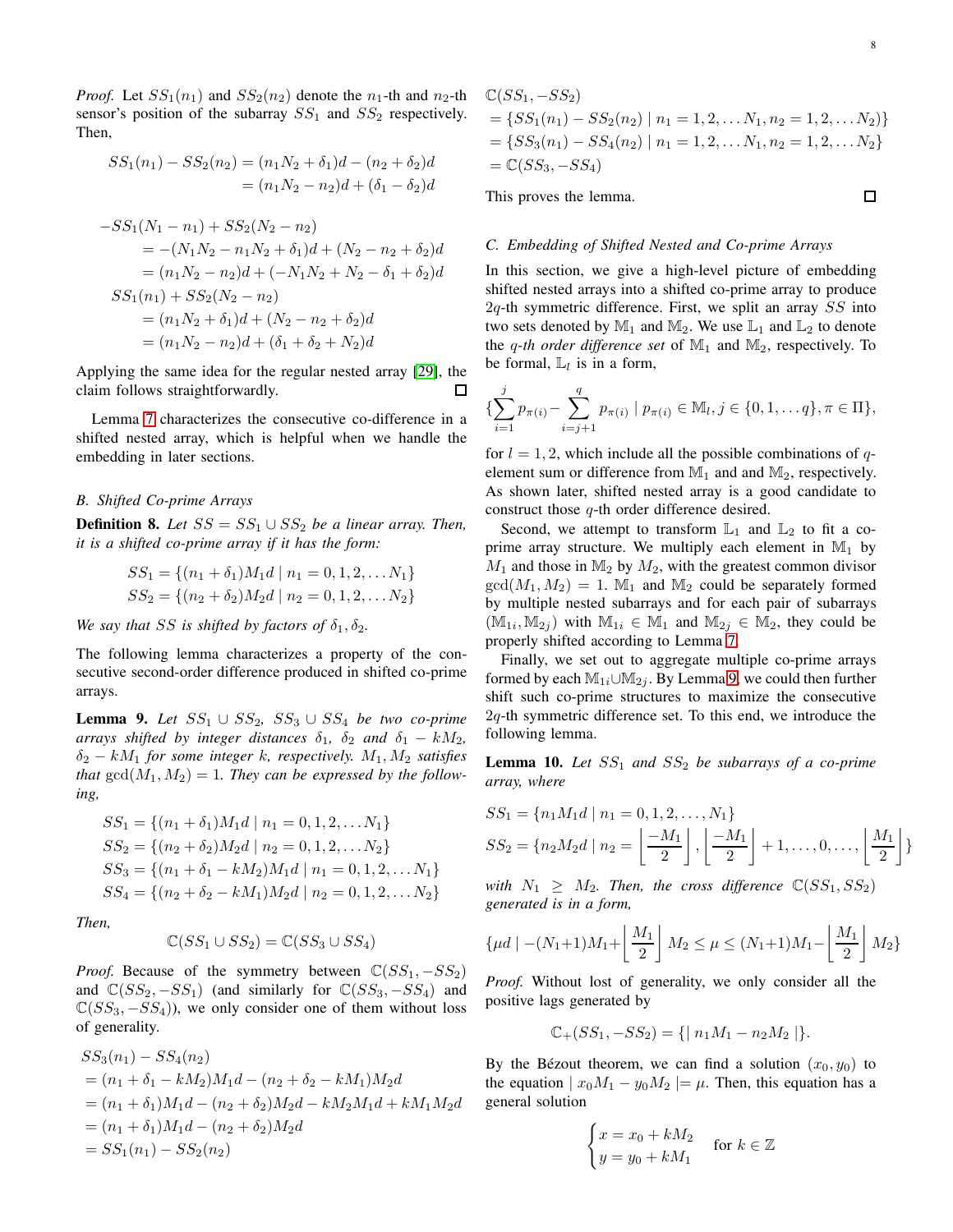Therefore, we can find a pair of solution  $(x_1, y_1)$  such that  $y_1 \in \left[\left\lfloor \frac{-M_1}{2} \right\rfloor, \left\lfloor \frac{M_1}{2} \right\rfloor\right]$ . Here, we have  $x_1 < N_1 + 1$  since or else,

$$
|x_1M_1 - y_1M_2| = x_1M_1 - y_1M_2 > (N_1 + 1)M_1 - \left\lfloor \frac{-M_1}{2} \right\rfloor
$$

Let  $n_1 = x_1$  and  $n_2 = y_1$  if  $x_1 \ge 0$ , and  $n_1 = -x_1$  and  $n_2 = -y_1$  otherwise. Thus, we have found proper solutions of |  $n_1p - n_2q$  |=  $\mu$  for any  $\mu \in \mathbb{C}$  + (SS<sub>1</sub>, SS<sub>2</sub>).  $\Box$ 

# VI. LOWER-ORDER SHIFT ARRAY MODELS

## <span id="page-8-0"></span>*A. The Fourth Order Array*

We construct a fourth order difference co-array. Choose two co-prime integers  $M_1, M_2, \text{gcd}(M_1, M_2) = 1$ , such that  $M_1 \leq$  $N_1N_2$ ,  $M_2 \leq N_3N_4$ , with parameters  $N_{[1:4]}$  which will be specified below. Consider an array in a form  $SS = M_{11} \cup$  $M_{12} \cup M_{21} \cup M_{22}$ , where

$$
\mathbb{M}_{11} = \{(n_1N_2 + M_2)M_1d \mid n_1 = 0, 1, 2, ..., N_1\}
$$
  
\n
$$
\mathbb{M}_{12} = \{(n_2 + \left\lfloor \frac{M_2}{2} \right\rfloor)M_1d \mid n_2 = 0, 1, 2, ..., N_2\}
$$
  
\n
$$
\mathbb{M}_{21} = \{(n_3N_4 - \left\lfloor \frac{M_1}{2} \right\rfloor)M_2d \mid n_3 = 0, 1, 2, ..., N_3\}
$$
  
\n
$$
\mathbb{M}_{22} = \{(n_4 - \left\lfloor \frac{M_1}{2} \right\rfloor)M_2d \mid n_4 = 0, 1, 2, ..., N_4\}
$$

Then, the set of consecutive lags

$$
\mathbb{C}^4(SS) = \{\mu d \mid -M_{max}^4 \le \mu \le M_{max}^4, \mu \in \mathbb{Z}\}\
$$

where

$$
M_{max}^4 = \begin{cases} \left\lfloor \frac{5}{2} M_1 M_2 \right\rfloor, & \text{when } M_2 \text{ is even} \\ \\ \left\lfloor \frac{5}{2} M_1 M_2 \right\rfloor - M_2, & \text{when } M_2 \text{ is odd} \end{cases}
$$

$$
\leq \left\lfloor \frac{5}{2} N_1 N_2 N_3 N_4 \right\rfloor
$$

We prove the above claim in the following. Due to the symmetry of the 2q-th symmetric difference, we still only consider positive lags. First, we look at the combinations of the sum and the difference sets of  $M_{11}$  and  $M_{12}$  and  $M_{21}$  and  $M_{22}$  as sets of shifted nested arrays. Applying Lemma [7,](#page-6-2) we have

$$
\mathbb{C}(\mathbb{M}_{11}, -\mathbb{M}_{12}) = \{\mu M_1 d \mid c_1 \le \mu \le N_1 N_2 + c_1\},
$$
  
\n
$$
\mathbb{C}(\mathbb{M}_{11}, \mathbb{M}_{12}) = \{\mu M_1 d \mid c_2 \le \mu \le N_1 N_2 + c_2\},
$$
  
\n
$$
\mathbb{C}(\mathbb{M}_{21}, -\mathbb{M}_{22}) = \{\mu M_2 d \mid c_3 \le \mu \le (N_3 + 1)N_4 + c_3\},
$$
  
\n
$$
\mathbb{C}(\mathbb{M}_{21}, \mathbb{M}_{22}) = \{\mu M_2 d \mid c_4 \le \mu \le (N_3 + 1)N_4 + c_4\},
$$

where

<span id="page-8-2"></span>
$$
c_1 = \delta(\mathbb{M}_{11}) - \delta(\mathbb{M}_{12}) = \left\lfloor \frac{-M_2}{2} \right\rfloor
$$
  
\n
$$
c_2 = \delta(\mathbb{M}_{11}) + \delta(\mathbb{M}_{11}) = \left\lfloor \frac{3M_2}{2} \right\rfloor
$$
  
\n
$$
c_3 = \delta(\mathbb{M}_{21}) - \delta(\mathbb{M}_{22}) = 0
$$
  
\n
$$
c_4 = \delta(\mathbb{M}_{21}) + \delta(\mathbb{M}_{22}) = -2 \left\lfloor \frac{M_2}{2} \right\rfloor
$$
\n(23)

 $M_{\mathbb{R}}$   $\mathbb{C}(\mathbb{M}_{11}, \mathbb{M}_{12}, -\mathbb{M}_{21}, -\mathbb{M}_{22})$ , respectively. To be Next, still due to symmetry, we consider the following three virtual co-prime arrays which produce fourth order symmetric difference in a form,  $\mathbb{C}(\mathbb{M}_{11}, -\mathbb{M}_{12}, \mathbb{M}_{21}, -\mathbb{M}_{22}), \quad \mathbb{C}(\mathbb{M}_{11}, -\mathbb{M}_{12}, -\mathbb{M}_{21}, \mathbb{M}_{22}),$ clear, let  $SS_1 = \mathbb{C}(\mathbb{M}_{11}, -\mathbb{M}_{12}), SS_2 = \mathbb{C}(\mathbb{M}_{11}, \mathbb{M}_{12}),$  $SS_3 = \mathbb{C}(-\mathbb{M}_{21}, -\mathbb{M}_{22})$ , and  $SS_4 = \mathbb{C}(\mathbb{M}_{22}, \mathbb{M}_{22})$ . Then, virtually, any  $(SS_i, SS_j)$  for  $i \in \{1,2\}$  and  $j \in \{3,4\}$  forms a co-prime array and [\(23\)](#page-8-2) characterizes their respective shift factor. Since  $M_1 \le N_1 N_2$  and  $M_2 \le N_4 N_5$ , by Lemma [9,](#page-7-2) those three virtual co-prime arrays indeed together produce an extended coprime array in a form A ∪ B, where

$$
\mathbb{A} = \{n_1M_1d \mid n_1 = \left\lfloor \frac{-M_2}{2} \right\rfloor, \left\lfloor \frac{-M_2}{2} \right\rfloor + 1, \dots, \left\lfloor \frac{M_2}{2} \right\rfloor \}
$$

$$
\mathbb{B} = \{n_2M_2d \mid n_2 = -2M_2 \text{ or } -2M_2 + 1, \dots, 0\}
$$

By Lemma [10,](#page-7-3) therefore, the number of total positive lags generated by  $A \cup B$  is at least

$$
\{\mu d \mid 0 \le \mu \le \left\lfloor \frac{5M_1M_2}{2} \right\rfloor \text{ or } \left\lfloor \frac{5M_1M_2}{2} \right\rfloor - M_2\}.
$$

The equality is reached if and only if  $M_1 = N_1 N_2$ ,  $M_2 =$  $N_3N_4$  and when q is even. The claim then follows clearly.

The fourth order shifted array proposed successfully uses all  $\binom{4}{2}$  permutations of the signs in the difference co-array. Overall, it yields a DoF bound of  $O(\frac{5}{2}n^4)$  for its consecutive lag generation.

# <span id="page-8-1"></span>*B. The Sixth Order Array*

 $\overline{a}$ 

We construct a sixth order difference co-array as follows. Choose integers  $M_1, M_2$  such that  $gcd(M_1, M_2) = 1, M_1 \leq$  $N_1N_2N_3$  and  $M_2 < N_4N_5N_6$ . Consider the set of sensors positions,  $SS = M_{11} \cup M_{12} \cup M_{13} \cup M_{21} \cup M_{22} \cup M_{23}$  where

$$
M_{11} = \{(n_1N_2N_3)M_1d \mid n_1 = 0, 1, 2, ..., N_1\}
$$
  
\n
$$
M_{12} = \{(n_2N_3 + M_2)M_1d \mid n_2 = 0, 1, 2, ..., N_2\}
$$
  
\n
$$
M_{13} = \{(n_3 + \left\lfloor \frac{3M_2}{2} \right\rfloor)M_1d \mid n_3 = 0, 1, 2, ..., N_3\}
$$
  
\n
$$
M_{21} = \{(n_4N_5N_6 - \left\lfloor \frac{5M_1}{2} \right\rfloor)M_2d \mid n_4 = 0, 1, 2, ..., N_4\}
$$
  
\n
$$
M_{22} = \{(n_5N_6 - \left\lfloor \frac{7M_1}{2} \right\rfloor)M_2d \mid n_5 = 0, 1, 2, ..., N_5\}
$$
  
\n
$$
M_{23} = \{(n_6 - 5M_1)M_2d \mid n_6 = 0, 1, 2, ..., N_6\}
$$

Then, the set of consecutive lags

$$
\mathbb{C}^{6}(SS) = \{\mu d \mid -M_{max}^{6} \le \mu \le M_{max}^{6}, \mu \in \mathbb{Z}\}\
$$

where

$$
M_{max}^6 = \left\lfloor \frac{17}{2} M_1 M_2 \right\rfloor \le \left\lfloor \frac{17}{2} N_1 N_2 N_3 N_4 N_5 N_6 \right\rfloor
$$

*Proof.* Due to the symmetry, we still only consider the positive lags. First, we look at the following combinations of the sum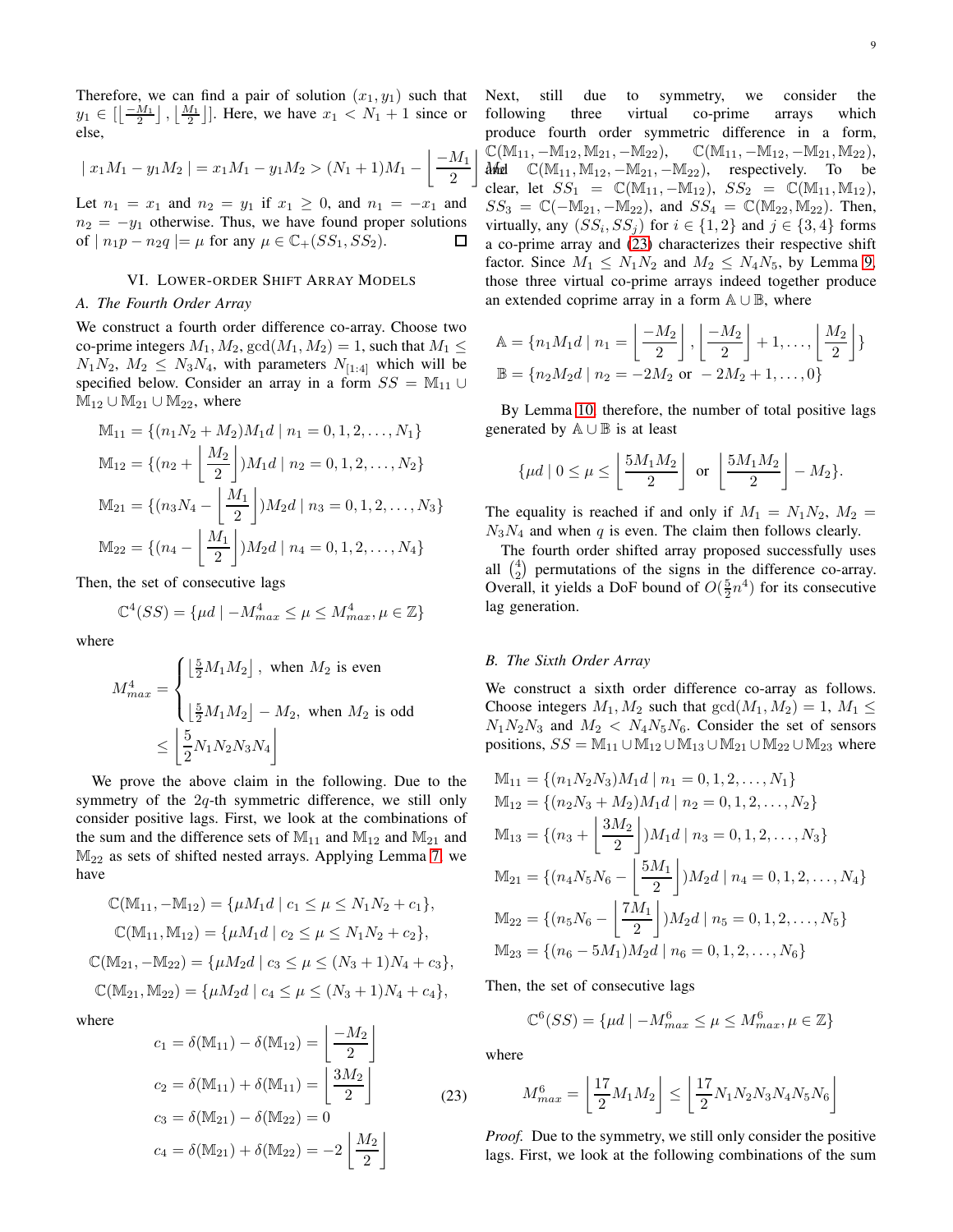and the difference sets of  $\mathbb{M}_{12}$  and  $\mathbb{M}_{13}$  and  $\mathbb{M}_{22}$  and  $\mathbb{M}_{23}$  as sets of shifted nested arrays. Applying Lemma 1, we get

$$
\mathbb{C}(\mathbb{M}_{12}, -\mathbb{M}_{13}) = \{\mu M_1 \mid c_1^2 \le \mu \le N_2 N_3 + c_1^2, \mu \in \mathbb{Z}\}
$$
  

$$
\mathbb{C}(\mathbb{M}_{12}, \mathbb{M}_{13}) = \{\mu M_1 \mid c_2^2 \le \mu \le N_2 N_3 + c_2^2, \mu \in \mathbb{Z}\}
$$
  

$$
\mathbb{C}(\mathbb{M}_{22}, -\mathbb{M}_{23}) = \{\mu M_2 \mid c_3^2 \le \mu \le N_5 N_6 + c_3^2, \mu \in \mathbb{Z}\}
$$
  

$$
\mathbb{C}(\mathbb{M}_{22}, \mathbb{M}_{23}) = \{\mu M_2 \mid c_4^2 \le \mu \le N_5 N_6 + c_4^2, \mu \in \mathbb{Z}\}
$$

where  $c_1^2 = \delta(\mathbb{M}_{12}) - \delta(-\mathbb{M}_{13}) = \left\lfloor \frac{-M_2}{2} \right\rfloor, c_2^2 = \delta(\mathbb{M}_{12}) +$  $\delta(\mathbb{M}_{13}) = \left\lfloor \frac{5q}{2} \right\rfloor, c_3^2 = \delta(\mathbb{M}_{22}) - \delta(-\mathbb{M}_{23}) = \left\lfloor \frac{3M_1}{2} \right\rfloor,$  and  $c_4^2 = \delta(M_{22}) + \delta(M_{23}) = \left[ \frac{-17M_1}{2} \right].$ 

Next, we further embed one more additional subarray into the above cross sums. Applying Lemma [7,](#page-6-2) we have

$$
SS_1 = \mathbb{C}(-\mathbb{M}_{11}, \mathbb{M}_{12}, \mathbb{M}_{13})
$$
  
\n
$$
= {\mu M_1 d \mid c_1^3 \le \mu \le N_1 N_2 N_3 + c_1^3}
$$
  
\n
$$
SS_2 = \mathbb{C}(\mathbb{M}_{11}, -\mathbb{M}_{12}, \mathbb{M}_{13})
$$
  
\n
$$
= {\mu M_1 d \mid c_2^3 \le \mu \le N_1 N_2 N_3 + c_2^3}
$$
  
\n
$$
SS_3 = \mathbb{C}(\mathbb{M}_{11}, \mathbb{M}_{12}, -\mathbb{M}_{13})
$$
  
\n
$$
= {\mu M_1 d \mid c_3^3 \le \mu \le N_1 N_2 N_3 + c_3^3}
$$
  
\n
$$
SS_4 = \mathbb{C}(-\mathbb{M}_{21}, \mathbb{M}_{22}, \mathbb{M}_{23})
$$
  
\n
$$
= {\mu M_2 d \mid c_4^3 \le \mu \le N_4 N_5 N_6 + c_4^3}
$$
  
\n
$$
SS_5 = \mathbb{C}(\mathbb{M}_{21}, -\mathbb{M}_{22}, \mathbb{M}_{23})
$$
  
\n
$$
= {\mu M_2 d \mid c_5^3 \le \mu \le N_4 N_5 N_6 + c_5^3}
$$
  
\n
$$
SS_6 = \mathbb{C}(\mathbb{M}_{21}, \mathbb{M}_{22}, -\mathbb{M}_{23})
$$
  
\n
$$
= {\mu M_2 d \mid c_6^3 \le \mu \le N_4 N_5 N_6 + c_6^3}
$$

where

$$
c_1^3 = -N_1 N_2 N_3 - \delta(\mathbb{M}_{11}) + c_2^2 = -N_1 N_2 N_3 + \left[\frac{5M_2}{2}\right]
$$
  
\n
$$
c_2^3 = \delta(\mathbb{M}_{11}) - c_1^2 = 0 - \left[\frac{-M_2}{2}\right] = \left[\frac{M_2}{2}\right]
$$
  
\n
$$
c_3^3 = \delta(\mathbb{M}_{11}) + c_1^2 = 0 + \left[\frac{-M_2}{2}\right] = \left[\frac{-M_2}{2}\right]
$$
  
\n
$$
c_4^3 = -N_4 N_5 N_6 - \delta(\mathbb{M}_{21}) + c_4^2 = -N_4 N_5 N_6 - 6M_1
$$
  
\n
$$
c_5^3 = \delta(\mathbb{M}_{21}) - c_3^2 = -4M_1
$$
  
\n
$$
c_6^3 = \delta(\mathbb{M}_{21}) + c_3^2 = \left[\frac{-5M_1}{2}\right] + \left[\frac{3M_1}{2}\right] = -M_1.
$$
\n(24)

Finally, we construct the sixth order symmetric difference by considering the cross sum amongst  $SS_{[1:6]}$ . For notion simplicity, we denote  $\mathbb{C}_{CP}(\delta_a, \delta_b)$  as the lags of a coprime array generated by two subarrays,  $SS_a$  and  $SS_b$ where  $SS_a$  and  $SS_b$  are two coprime subarrays shifted by factors  $\delta_a$ ,  $\delta_b$  respectively. If we consider the cross sum between  $SS_1$  and  $-SS_4$ , it is not hard to find that  $\mathbb{C}(SS_1, -SS_4) = \mathbb{C}_{CP}(-N_1N_2N_3 + \lfloor \frac{5M_2}{2} \rfloor, -N_4N_5N_6 -$ 6 $M_1$ ). Here,  $\mathbb{C}_{CP}(-N_1N_2N_3 + \left\lfloor \frac{5M_2}{2} \right\rfloor, -N_4N_5N_6 - 6M_1)$ means virtually  $SS_1$  and  $-SS_4$ , as two sub arrays, form a coprime array shifted by  $-N_1N_2N_3 + \left(\frac{5M_2}{2}\right)$  and  $-N_4N_5N_6 6M_1$ , respectively. Now, by Lemma [9,](#page-7-2) we have the following observations,

$$
\mathbb{C}(SS_1, -SS_4) = \mathbb{C}_{CP}(-N_1N_2N_3 + \left[\frac{5M_2}{2}\right], -N_4N_5N_6 - 6M_1)
$$
  
\n
$$
= \mathbb{C}_{CP}(-N_1N_2N_3 + \left[\frac{M_2}{2}\right], -N_4N_5N_6 - 8M_1)
$$
  
\n
$$
\mathbb{C}(SS_1, -SS_5) = \mathbb{C}_{CP}(-N_1N_2N_3 + \left[\frac{5q}{2}\right], -4M_1)
$$
  
\n
$$
= \mathbb{C}_{CP}(-N_1N_2N_3 + \left[\frac{M_2}{2}\right], -6M_1)
$$
  
\n
$$
\mathbb{C}(SS_1, -SS_6) = \mathbb{C}_{CP}(-N_1N_2N_3 + \left[\frac{5M_2}{2}\right], -M_1)
$$
  
\n
$$
= \mathbb{C}_{CP}(-N_1N_2N_3 + \left[\frac{M_2}{2}\right], -3M_1)
$$

<span id="page-9-0"></span>
$$
\mathbb{C}(SS_2, -SS_4) = \mathbb{C}_{CP}\left(\left[\frac{M_2}{2}\right], -N_4N_5N_6 - 6M_1\right)
$$
  
\n
$$
= \mathbb{C}_{CP}\left(\left[\frac{-M_2}{2}\right], -N_4N_5N_6 - 7M_1\right)
$$
  
\n
$$
\mathbb{C}(SS_2, -SS_5) = \mathbb{C}_{CP}\left(\left[\frac{M_2}{2}\right], -4M_1\right) = \mathbb{C}_{CP}\left(\left[\frac{-M_2}{2}\right], -5M_1\right)
$$
  
\n
$$
\mathbb{C}(SS_2, -SS_6) = \mathbb{C}_{CP}\left(\left[\frac{M_2}{2}\right], -M_1\right) = \mathbb{C}_{CP}\left(\left[\frac{-M_2}{2}\right], -2M_1\right)
$$
  
\n
$$
\mathbb{C}(SS_3, -SS_4) = \mathbb{C}_{CP}\left(\left[\frac{-M_2}{2}\right], -N_4N_5N_6 - 6M_1\right)
$$
  
\n
$$
\mathbb{C}(SS_3, -SS_5) = \mathbb{C}_{CP}\left(\left[\frac{-M_2}{2}\right], -4M_1\right)
$$
  
\n
$$
\mathbb{C}(SS_3, -SS_6) = \mathbb{C}_{CP}\left(\left[\frac{-M_2}{2}\right], -M_1\right)
$$
  
\n(25)

Since  $M_1 \le N_1 N_2 N_3$  and  $M_2 \le N_4 N_5 N_6$ , the nine sets produced in [\(25\)](#page-9-0) together virtually form an extended co-prime array. The lags generate by all nine arrays is contained in the lags generated by  $A \cup B$ , where

$$
A = \{n_1M_1d \mid n_1 = \left\lfloor \frac{-M_2}{2} \right\rfloor, \left\lfloor \frac{-M_2}{2} \right\rfloor + 1, \dots, \left\lfloor \frac{M_2}{2} \right\rfloor \}
$$

$$
B = \{n_2M_2d \mid n_2 = -9M_1, -9M_1 + 1, \dots, 0\}.
$$

By Lemma 3, Therefore, the number of total positive lags generated by  $A \cup B$  is

$$
\mathbb{C}(A \cup B) = \{ \mu \mid 0 \le \mu \le \left\lfloor \frac{17M_1q}{2} \right\rfloor \}.
$$

Therefore,

$$
M_{max}^6 = \left\lfloor \frac{17}{2} M_1 M_2 \right\rfloor \le \left\lfloor \frac{17}{2} N_1 N_2 N_3 N_4 N_5 N_6 \right\rfloor
$$

The equality is achieved if and only if  $M_1 = N_1 N_2 N_3$ ,  $M_2 =$  $N_4N_5N_6.$ П

In general, the sixth order NECP reaches an efficiency of  $17(N/6)^6/2$  for lag generation. It utilizes 9 out of  $\binom{6}{2}/2 = 15$ number of sign combinations.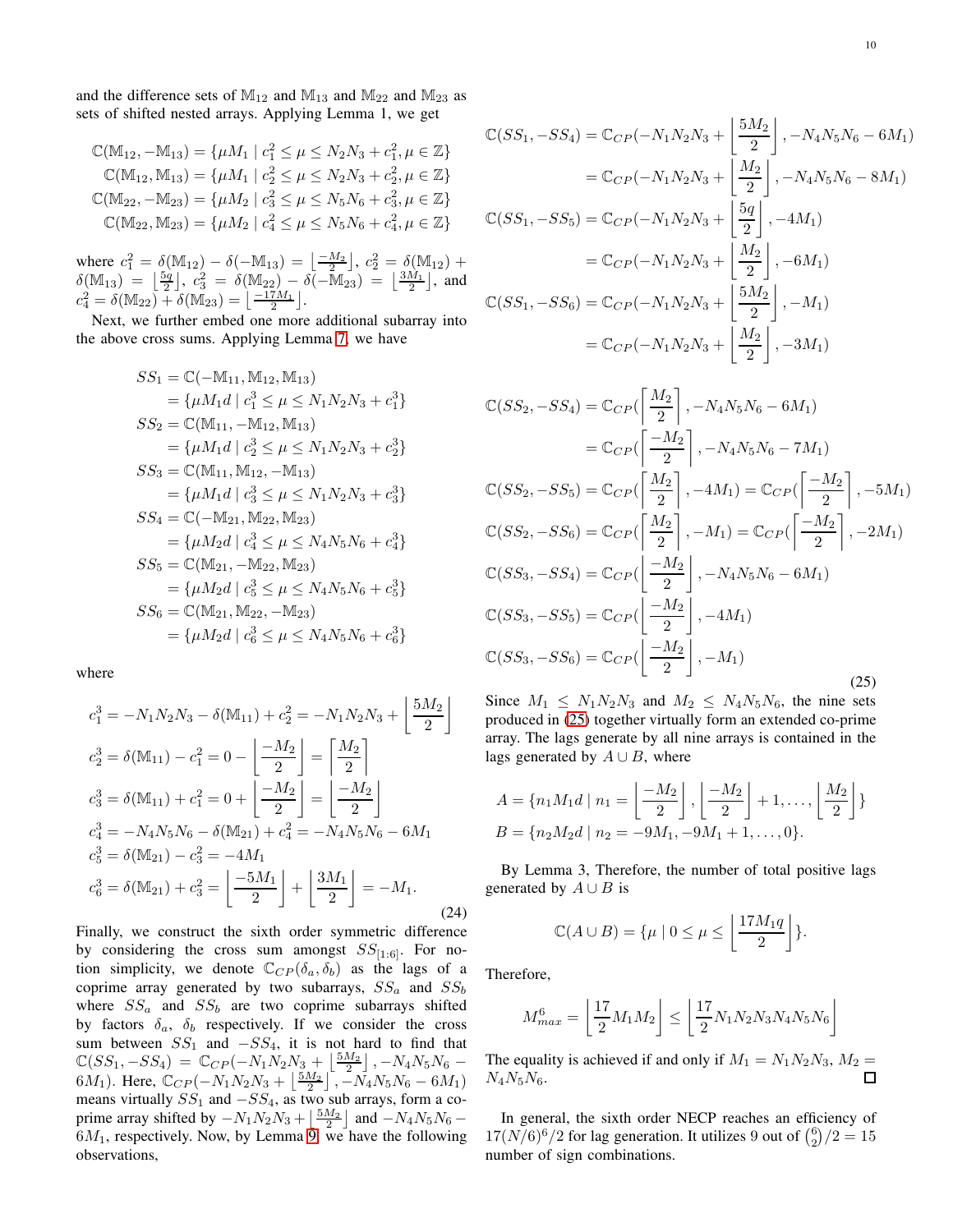# <span id="page-10-1"></span>VII. 2q-TH ORDER SHIFTED DIOPHATINE ARRAY

We first introduce the proposed layering technique. For any two arrays which can generate consecutive integer lags, we can manipulate them to form a higher-order difference coarray as follows. Suppose we have two arrays  $SS_1$  and  $SS_2$ in a form,  $SS_1 = {\alpha_1 \cdot d, \alpha_2 \cdot d, \dots, \alpha_{N_1} \cdot d}$  and  $SS_2 =$  $\{\beta_1 \cdot d, \beta_2 \cdot d, \dots, \beta_{N_2} \cdot d\}$ , which produce  $2q_1$ -th order and  $2q_2$ -th order consecutive symmetric difference, respectively

$$
\mathbb{C}^{2q_1}(SS_1) = \{-\mu_1 \le \mu \le \mu_1\} \tag{26}
$$

$$
\mathbb{C}^{2q_2}(SS_2) = \{-\mu_2 \le \mu \le \mu_2\} \tag{27}
$$

Then, we take the 2( $q_1+q_2$ )-th order difference co-array  $SS_1 \cup$  $SS'_2$  where

$$
SS_2' = \{2\beta_1\mu_1 \cdot d, 2\beta_2\mu_1 \cdot d, \dots, 2\beta_{N_2}\mu_1 \cdot d\}
$$

This new co-array can generate consecutive lags

$$
\mathbb{C}^{2(q_1+q_2)}(SS_1 \cup SS_2') = \{-2\mu_1\mu_2 - \mu_1 \le \mu \le 2\mu_1\mu_2 + \mu_1\}
$$

*Proof.* Without lost of generality, we only consider positive lags. Consider any integer  $\mu \in [-2\mu_1\mu_2 - \mu_1, 2\mu_1\mu_2 + \mu_1]$ . We have the fact that  $\mu$  can be uniquely expressed as

$$
\mu=2k\cdot\mu_1+r
$$

for some integers  $k \in [0, \mu_2]$  and  $r \in [-\mu_1 + 1, \mu_1]$ . Since  $\mathbb{C}^{2q_1}(SS_1)$  and  $\mathbb{C}^{2q_2}(SS_2)$  covers integer expressed in [\(26\)](#page-10-2) and [\(27\)](#page-10-3). Let  $r \in \mathbb{C}^{2q_1}(SS_1)$  and  $k \in \mathbb{C}^{2q_2}(SS_2)$ . Therefore, there exist

$$
r = \sum_{i=1}^{q_1} \alpha_{n_i} - \sum_{i=q_1+1}^{2q_1} \alpha_{n_i}, n_i \in [1, N_1]
$$
  

$$
k = \sum_{i=1}^{q_2} \beta_{n_i} - \sum_{i=q_2+1}^{2q_2} \beta_{n_i}, n_i \in [1, N_2]
$$

Then, we have found

$$
\mu = r + 2k \cdot \mu_1
$$
  
=  $(\sum_{i=1}^{q_1} \alpha_{n_i} - \sum_{i=q_1+1}^{2q_1} \alpha_{n_i}) + 2 \cdot (\sum_{i=1}^{q_2} \beta_{n_i} - \sum_{i=q_2+1}^{2q_2} \beta_{n_i}) \cdot \mu_1$   
=  $(\sum_{i=1}^{q_1} \alpha_{n_i} - \sum_{i=q_1+1}^{2q_1} \alpha_{n_i}) + (\sum_{i=1}^{q_2} 2\beta_{n_i}\mu_1 - \sum_{i=q_2+1}^{2q_2} 2\beta_{n_i}\mu_1)$   
 $\in \mathbb{C}^{2(q_1+q_2)}(SS_1 \cup SS_2')$ 

Now, applying the layering technique shown above, we break up the  $2q$ -th order co-array structure into a couple of sixth-order shifted Diophantine array proposed in Section [VI-B](#page-8-1) . In the cases when  $2q \equiv 4$  or  $2q \equiv 2 \pmod{6}$ , we can then layer a fourth-order shifted array, shown in Section [VI-A,](#page-8-0) or a regular nested array, respectively. This method is efficient. In the case when  $2q \equiv 0 \pmod{6}$ , the such layering construction produce DoF in an order of

$$
O(2 \cdot \frac{(2 \cdot \frac{17}{2} (N/2q)^6)^{\frac{q}{3}}}{2}) = O(17^{\frac{q}{3}} (N/2q)^{2q}).
$$

<span id="page-10-4"></span>Fig. 1: Third-order Diophantine Sampling and Array with Noise

<span id="page-10-3"></span><span id="page-10-2"></span>

Similarly, when  $2q \equiv 2$  or  $2q \equiv 4 \pmod{6}$ , it produces  $O(2\cdot 17^{\frac{q-1}{3}}(N/2q)^{2q})$  and  $O(5\cdot 17^{\frac{q-2}{3}}(N/2q)^{2q})$  DoF respectively. As mentioned before, in comparison, the best known DoF bound of  $2q$ -th order array [\[32\]](#page-12-33) in exisitng works is  $O(2^q(N/2q)^{2q})$ 

# VIII. SIMULATION

# <span id="page-10-0"></span>*A. Robustness*

The first set of experiments we conduct is to measure the robustness of proposed schemes. We mainly focus on the novel third-order based Diophantine sampling and array proposed in Section [II](#page-1-2) and [III,](#page-4-1) while the performance of  $2q$ -cumulant based method has been extensively tested in previous works such as [\[36\]](#page-12-35), [\[37\]](#page-12-36). We present the results of two numerical simulations in Fig. [1,](#page-10-4) which compare their performances in the applications of frequency and DoA estimation with those of classic co-prime sensing.

For frequency estimation, we randomly generate 5 and 10 frequencies respectively and set  $K = L$ . The proposed method is used to estimate the frequencies with three samplers of down-sampling rates  $M_1 = 2 + 10^6$ ,  $M_2 = 3 + 10^6$  and  $M_3 = 5 + 10^6$ . We average the root mean square error (RMSE) on 100 independent Monte-carlo runs with signalto-noise ratio (SNR) ranged from -10 to 10dB. To evaluate the performance of the proposed method, we perform with Multiple Signal Classification (MUSIC) on attained virtual samples to estimate frequencies and the results are shown in Fig. 1(a). As expected, a small compromise in accuracy exists for proposed strategy since we use a higher third-order statistics. However, the time delay of co-prime sampling is around  $10^6$  times longer than that of the Diophantine sampling.

In the case of DoA estimation, we randomly generate 3 and 10 independent sources, respectively. For the third order Diophantine array proposed, we select  $p_1 = 4$ ,  $p_2 = 3$  and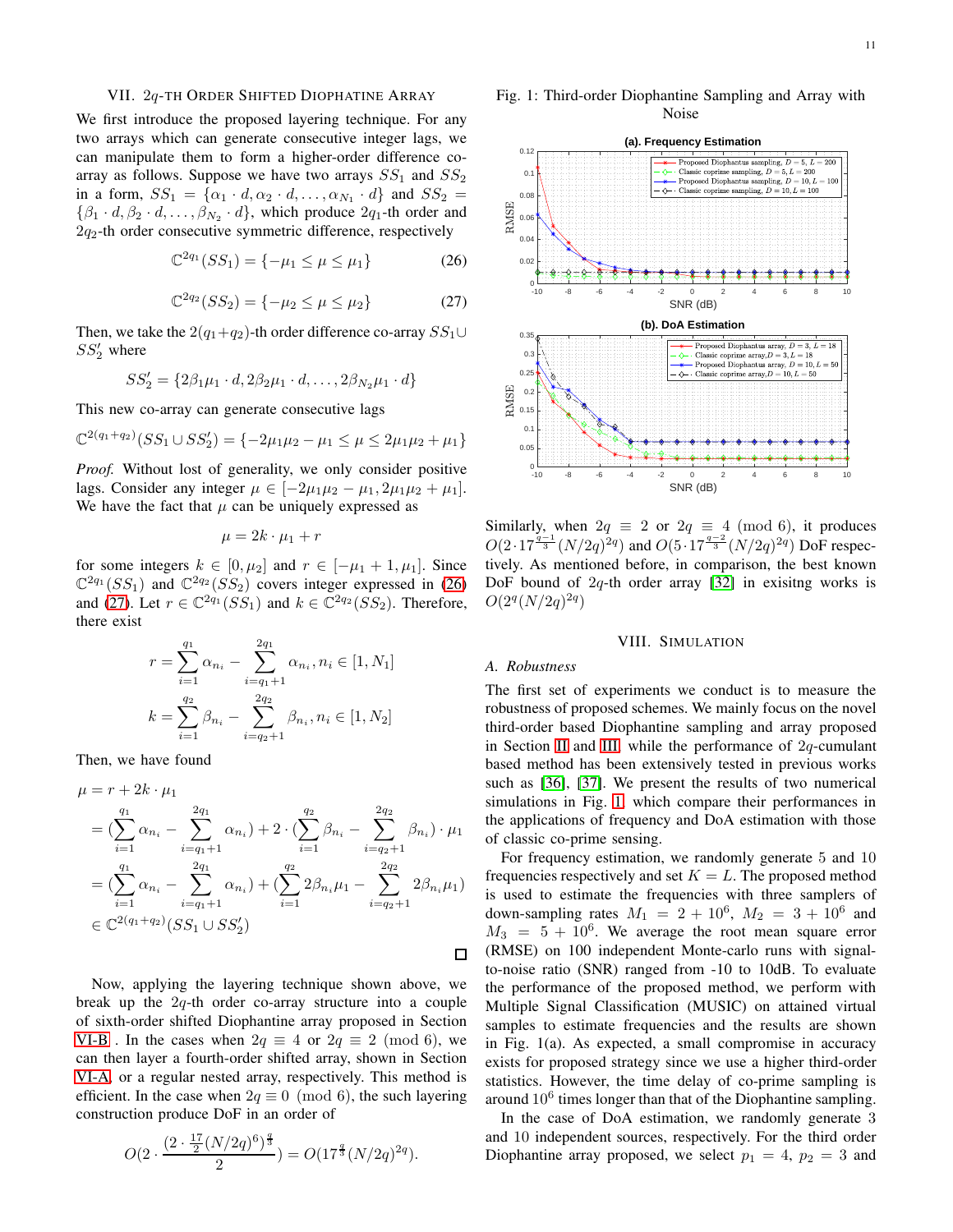$p_3 = 5$ , and thus totally 13 sensors are used. We still apply MUSIC algorithm with  $L = 18$  and  $L = 50$  snapshots. As analyzed before, we can find  $O(L^2)$  samples to estimate an autocorrelation for each lag  $k$ . The simulations are run 100 times and the averaged RMSEs are shown in Fig. 1(b). We can see that the proposed strategy in some cases is even with better performance than classic coprime array. Furthermore, our method provides up to 159 DoF comparing to 57 in the co-prime array. Also, the minimal spacing between sensors is 3d, comparing to  $d$  in all existing arrays.

## *B. Array Configuration*

The second set of experiments we conduct is about the array configurations with a comprehensive comparison to existing sparse arrays. In the following, we use  $\tau(j)$  to denote the number of adjacent sensor pairs whose corresponding spacing equals jd. First, we consider a third-order array shown in Section [III,](#page-4-1) where we select  $p_1 = 13$ ,  $p_2 = 7$ ,  $p_3 = 11$  with  $N = 36$  sensors in total. Such construction provides 2337 DoF, of which associated histogram of  $\tau$  is shown in Fig. [2.](#page-11-0) In comparison, we consider the regular nested array [\[29\]](#page-12-28), with [3](#page-11-1)7 sensors shown in Fig. 3 and augmented nested array [\[28\]](#page-12-27), with 36 sensors shown in Fig. [4,](#page-11-2) which provide 687 and 865 DoF, respectively. Besides enhanced DoF, the proposed third-order Diophantine array is also of a greater sparsity with minimal spacing equaling  $7d$  compared to  $d$  in existing arrays.

<span id="page-11-0"></span>

<span id="page-11-1"></span>



In the following, we consider the higher order cases. By uniformly selecting  $N_i = 5$ ,  $i = 1, 2, 3, 4$ ,  $M_1 = 25$  and  $M_2 = 24$ , we have a fourth-order shifted array defined in Section [VI-A](#page-8-0) with  $N = 22$  sensors. It provides 3445 DoF while the minimal sensor spacing equals  $12d$ . Similarly, by uniformly selecting  $N_i = 5$ , for  $i = 1, 2, ..., 6$ ,  $M_1 = 125$ and  $M_2 = 124$ , we have a sixth-order shifted array defined in Section [VI-A](#page-8-0) with  $N = 36$  sensors and 271497 DoF. It is noted that the proposed fourth-order and sixth-order shifted Diophantine arrays are of  $\Theta(N^2)$  and  $\Theta(N^3)$  minimal spacing.

<span id="page-11-2"></span>

<span id="page-11-3"></span>Fig. 7: Fourth-order Improved Nested Array [\[37\]](#page-12-36)

As a comparison, we include the improved fourth-order nested array proposed in [\[30\]](#page-12-29), shown in Fig. [7.](#page-11-3)

# IX. CONCLUSION AND FUTURE DIRECTION

From a viewpoint of Diophantine equation and sparse ruler model, we present two sparse sensing frameworks to utilize higher-order statistics with stronger sampling efficiency. The techniques proposed in this paper shed light on how to efficiently coordinate multiple samplers either in temporal or spatial domain. Besides enhanced DoF, the Diophantine sampling and array proposed asymptotically match the optimal sampling delay and, especially for the array configuration design, it allows arbitrary sparsity given sufficiently many sensors. Meanwhile, we also leave several interesting open questions. For example on the minimal sensor spacing, whether for arbitrary 2q-th order array, it can match  $O(N<sup>q</sup>)$ .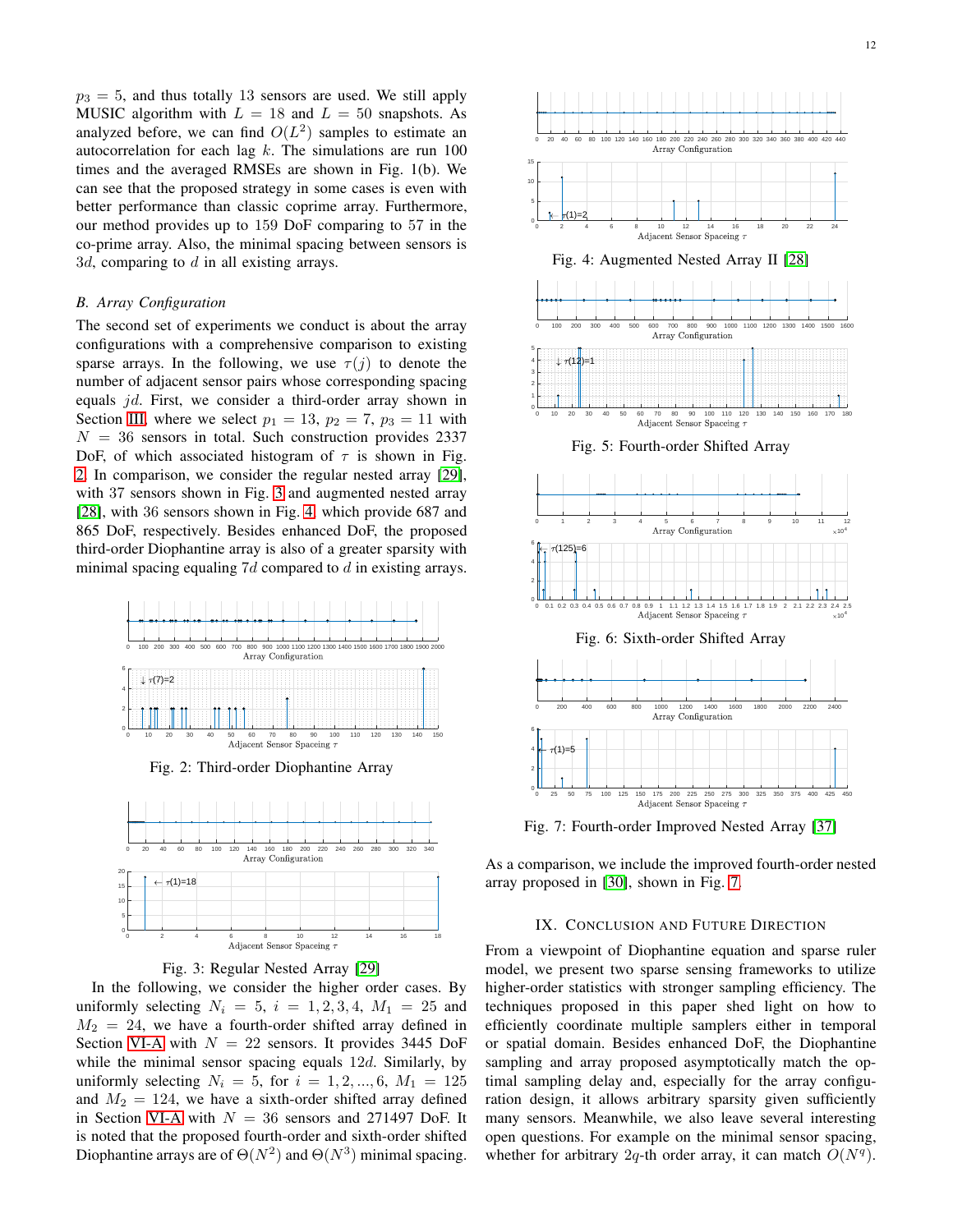We only showed the possibility for the fourth and sixth order cases.

#### **REFERENCES**

- <span id="page-12-0"></span>[1] L. Xiao and X.-G. Xia, "Error correction in polynomial remainder codes with non-pairwise coprime moduli and robust chinese remainder theorem for polynomials," *IEEE Transactions on Communications*, vol. 63, no. 3, pp. 605–616, 2015.
- <span id="page-12-1"></span>[2] L. Xiao, X.-G. Xia, and H. Huo, "Towards robustness in residue number systems," *IEEE Transactions on Signal Processing*, vol. 65, no. 6, pp. 1497–1510, 2016.
- <span id="page-12-2"></span>[3] H. Xiao, Y. Huang, Y. Ye, and G. Xiao, "Robustness in chinese remainder theorem for multiple numbers and remainder coding," *IEEE Transactions on Signal Processing*, vol. 66, no. 16, pp. 4347–4361, 2018.
- <span id="page-12-3"></span>[4] H. Xiao and G. Xiao, "Notes on crt-based robust frequency estimation," *Signal processing*, vol. 133, pp. 13–17, 2017.
- <span id="page-12-4"></span>[5] H. Xiao and G. Xiao, "On solving ambiguity resolution with robust chinese remainder theorem for multiple numbers," *IEEE Transactions on Vehicular Technology*, vol. 68, no. 5, pp. 5179–5184, 2019.
- <span id="page-12-5"></span>[6] L. Xiao, X.-G. Xia, and Y.-P. Wang, "Exact and robust reconstructions of integer vectors based on multidimensional chinese remainder theorem (md-crt)," *IEEE Transactions on Signal Processing*, vol. 68, pp. 5349– 5364, 2020.
- <span id="page-12-6"></span>[7] H. Xiao, N. Du, Z. Wang, and G. Xiao, "Wrapped ambiguity gaussian mixed model with applications in sparse sampling based multiple parameter estimation," *Signal Processing*, vol. 179, p. 107825, 2021.
- <span id="page-12-7"></span>[8] H. Xiao and G. Xiao, "A framework of topology-transparent scheduling based on polynomial ring," *IEEE Wireless Communications Letters*, vol. 8, no. 3, pp. 829–832, 2019.
- <span id="page-12-8"></span>[9] P. Pal and P. P. Vaidyanathan, "Coprime sampling and the music algorithm," in *Digital Signal Processing Workshop and IEEE Signal Processing Education Workshop (DSP/SPE), 2011 IEEE*, pp. 289–294, IEEE, 2011.
- <span id="page-12-9"></span>[10] P. P. Vaidyanathan and P. Pal, "Sparse sensing with co-prime samplers and arrays," *IEEE Transactions on Signal Processing*, vol. 59, no. 2, pp. 573–586, 2011.
- <span id="page-12-10"></span>[11] C.-L. Liu and P. P. Vaidyanathan, "Coprime arrays and samplers for space-time adaptive processing," in *2015 IEEE International Conference on Acoustics, Speech and Signal Processing (ICASSP)*, pp. 2364–2368, IEEE, 2015.
- <span id="page-12-11"></span>[12] P. Pal and P. Vaidyanathan, "Pushing the limits of sparse support recovery using correlation information," *IEEE Transactions on Signal Processing*, vol. 63, no. 3, pp. 711–726, 2015.
- <span id="page-12-12"></span>[13] S. Qin, Y. D. Zhang, and M. G. Amin, "Doa estimation exploiting coprime frequencies," in *Wireless Sensing, Localization, and Processing IX*, vol. 9103, p. 91030E, International Society for Optics and Photonics, 2014.
- <span id="page-12-13"></span>[14] S. Qin, Y. D. Zhang, M. G. Amin, and F. Gini, "Frequency diverse coprime arrays with coprime frequency offsets for multitarget localization," *IEEE Journal of Selected Topics in Signal Processing*, vol. 11, no. 2, pp. 321–335, 2017.
- <span id="page-12-14"></span>[15] C. Zhou, Y. Gu, S. He, and Z. Shi, "A robust and efficient algorithm for coprime array adaptive beamforming," *IEEE Transactions on Vehicular Technology*, vol. 67, no. 2, pp. 1099–1112, 2018.
- <span id="page-12-15"></span>[16] Z. Fu, P. Chargé, and Y. Wang, "Multi-rate coprime sampling for frequency estimation with increased degrees of freedom," *Signal Processing*, vol. 166, p. 107258, 2020.
- <span id="page-12-16"></span>[17] Z. Zheng, T. Yang, W.-Q. Wang, and S. Zhang, "Robust adaptive beamforming via coprime coarray interpolation," *Signal Processing*, vol. 169, p. 107382, 2020.
- <span id="page-12-17"></span>[18] Z. Fu, P. Chargé, and Y. Wang, "Coprime sampling with embedded random delays," *Signal Processing*, vol. 158, pp. 150–155, 2019.
- <span id="page-12-18"></span>[19] S. Huang, H. Zhang, H. Sun, L. Yu, and L. Chen, "Frequency estimation of multiple sinusoids with three sub-nyquist channels," *Signal Processing*, vol. 139, pp. 96–101, 2017.
- <span id="page-12-19"></span>[20] M. Wang and A. Nehorai, "Coarrays, music, and the cramér–rao bound," *IEEE Transactions on Signal Processing*, vol. 65, no. 4, pp. 933–946, 2017.
- <span id="page-12-20"></span>[21] C. Li, L. Gan, and C. Ling, "Coprime sensing via chinese remaindering over quadratic fields—part i: Array designs," *IEEE Transactions on Signal Processing*, vol. 67, no. 11, pp. 2898–2910, 2019.
- <span id="page-12-21"></span>[22] P. Pal and P. Vaidyanathan, "Nested arrays in two dimensions, part i: Geometrical considerations," *IEEE Transactions on Signal Processing*, vol. 60, no. 9, p. 4694, 2012.
- <span id="page-12-22"></span>[23] P. Pal and P. Vaidyanathan, "Nested arrays in two dimensions, part ii: Application in two dimensional array processing," *IEEE Transactions on Signal Processing*, vol. 60, no. 9, pp. 4706–4718, 2012.
- <span id="page-12-23"></span>[24] P. Vaidyanathan and P. Pal, "Theory of sparse coprime sensing in multiple dimensions," *IEEE Transactions on Signal Processing*, vol. 59, no. 8, pp. 3592–3608, 2011.
- <span id="page-12-24"></span>[25] K. Han and A. Nehorai, "Nested array processing for distributed sources," *IEEE Signal Processing Letters*, vol. 21, no. 9, pp. 1111–1114, 2014.
- <span id="page-12-25"></span>[26] C.-L. Liu and P. Vaidyanathan, "Super nested arrays: Linear sparse arrays with reduced mutual coupling—part ii: High-order extensions," *IEEE Transactions on Signal Processing*, vol. 64, no. 16, pp. 4203–4217, 2016.
- <span id="page-12-26"></span>[27] C.-L. Liu and P. Vaidyanathan, "Super nested arrays: Linear sparse arrays with reduced mutual coupling—part ii: High-order extensions," *IEEE Transactions on Signal Processing*, vol. 64, no. 16, pp. 4203–4217, 2016.
- <span id="page-12-27"></span>[28] J. Liu, Y. Zhang, Y. Lu, S. Ren, and S. Cao, "Augmented nested arrays with enhanced dof and reduced mutual coupling," *IEEE Transactions on Signal Processing*, vol. 65, no. 21, pp. 5549–5563, 2017.
- <span id="page-12-28"></span>[29] P. Pal and P. Vaidyanathan, "Nested arrays: A novel approach to array processing with enhanced degrees of freedom," *IEEE Transactions on Signal Processing*, vol. 58, no. 8, pp. 4167–4181, 2010.
- <span id="page-12-29"></span>[30] G. Qin, Y. D. Zhang, and M. Amin, "Doa estimation exploiting moving dilated nested arrays," *IEEE Signal Processing Letters*, 2019.
- <span id="page-12-32"></span>[31] S. Qin, Y. D. Zhang, and M. G. Amin, "Generalized coprime array configurations for direction-of-arrival estimation," *IEEE Transactions on Signal Processing*, vol. 63, no. 6, pp. 1377–1390, 2015.
- <span id="page-12-33"></span>[32] G. Qin, M. G. Amin, and Y. D. Zhang, "Doa estimation exploiting sparse array motions," *IEEE Transactions on Signal Processing*, vol. 67, no. 11, pp. 3013–3027, 2019.
- <span id="page-12-30"></span>[33] P. Erdös and I. Gál, "On the representation of 1, 2,..., n by differences," *Indagationes Math*, vol. 10, pp. 379–382, 1948.
- <span id="page-12-34"></span>[34] W. C. Babcock, "Intermodulation interference in radio systems frequency of occurrence and control by channel selection," *The Bell System Technical Journal*, vol. 32, no. 1, pp. 63–73, 1953.
- <span id="page-12-31"></span>[35] J. Leech, "On the representation of 1, 2,. . . , n by differences," *Journal of the London Mathematical Society*, vol. 1, no. 2, pp. 160–169, 1956.
- <span id="page-12-35"></span>[36] P. Pal and P. Vaidyanathan, "Multiple level nested array: An efficient geometry for 2q th order cumulant based array processing," *IEEE Transactions on Signal Processing*, vol. 60, no. 3, pp. 1253–1269, 2011.
- <span id="page-12-36"></span>[37] Q. Shen, W. Liu, W. Cui, S. Wu, and P. Pal, "Simplified and enhanced multiple level nested arrays exploiting high-order difference co-arrays," *IEEE Transactions on Signal Processing*, vol. 67, no. 13, pp. 3502–3515, 2019.
- <span id="page-12-37"></span>[38] D. G. Chachlakis, P. P. Markopoulos, and F. Ahmad, "The mean-squarederror of autocorrelation sampling in coprime arrays," in *2017 IEEE 7th International Workshop on Computational Advances in Multi-Sensor Adaptive Processing (CAMSAP)*, pp. 1–5, IEEE, 2017.
- <span id="page-12-38"></span>[39] C.-L. Liu and P. Vaidyanathan, "Remarks on the spatial smoothing step in coarray music," *IEEE Signal Processing Letters*, vol. 22, no. 9, pp. 1438–1442, 2015.
- <span id="page-12-39"></span>[40] S. Qin, Y. D. Zhang, and M. G. Amin, "High-resolution frequency estimation using generalized coprime sampling," in *Mobile Multimedia/Image Processing, Security, and Applications 2015*, vol. 9497, p. 94970K, International Society for Optics and Photonics, 2015.
- <span id="page-12-40"></span>[41] G. H. Hardy, E. M. Wright, *et al.*, *An introduction to the theory of numbers*. Oxford university press, 1979.
- <span id="page-12-41"></span>[42] S. Qin, Y. D. Zhang, and M. G. Amin, "Doa estimation of mixed coherent and uncorrelated targets exploiting coprime mimo radar," *Digital Signal Processing*, vol. 61, pp. 26–34, 2017.
- <span id="page-12-42"></span>[43] S. Qin, Y. D. Zhang, M. G. Amin, and F. Gini, "Frequency diverse coprime arrays with coprime frequency offsets for multitarget localization," *IEEE Journal of Selected Topics in Signal Processing*, vol. 11, no. 2, pp. 321–335, 2017.
- <span id="page-12-43"></span>[44] Q. Wu and Q. Liang, "Coprime sampling for nonstationary signal in radar signal processing," *EURASIP Journal on Wireless Communications and Networking*, vol. 2013, no. 1, p. 58, 2013.
- <span id="page-12-44"></span>[45] J.-D. Lin, W.-H. Fang, Y.-Y. Wang, and J.-T. Chen, "Fsf music for joint doa and frequency estimation and its performance analysis," *IEEE Transactions on Signal Processing*, vol. 54, no. 12, pp. 4529–4542, 2006.
- <span id="page-12-45"></span>[46] P. Chevalier, A. Ferréol, and L. Albera, "High-resolution direction finding from higher order statistics: The 2rmq-music algorithm," *IEEE Transactions on signal processing*, vol. 54, no. 8, pp. 2986–2997, 2006.
- <span id="page-12-46"></span>[47] J.-F. Cardoso and E. Moulines, "Asymptotic performance analysis of direction-finding algorithms based on fourth-order cumulants," *IEEE transactions on Signal Processing*, vol. 43, no. 1, pp. 214–224, 1995.